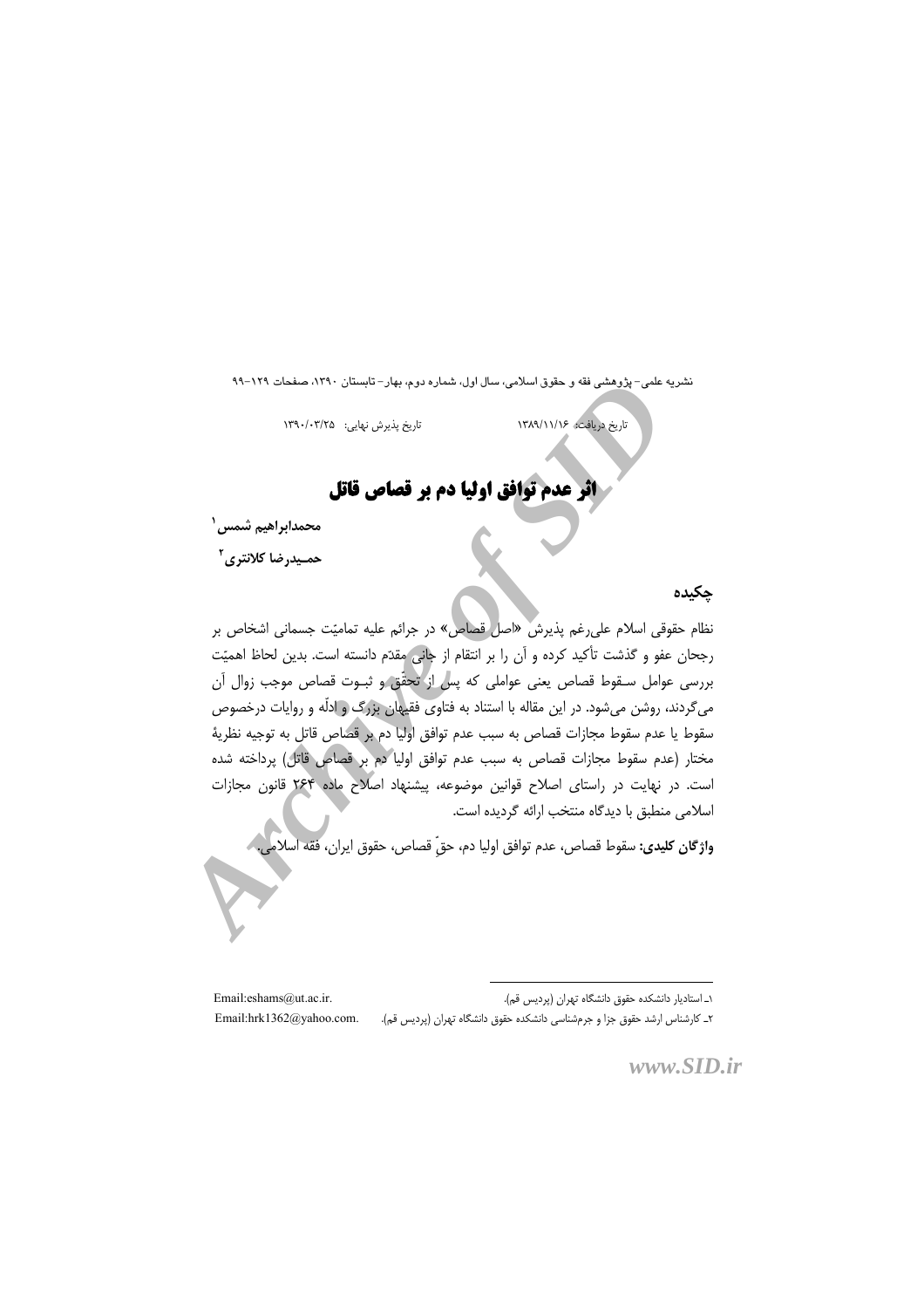مقدّمه

مجازات ابتدائی قتل عمدی در حقوق جزای اسلام، قصاص نفس است؛ اما در پارهای موارد عواملي حادث مي شوند و مجازات مقرّر را مرتفع مي سازند. از جمله موضوعاتي كه در برخي از متون فقهی به عنوان یکی از جهات سقوط مجازات قصاص بیان شده، عدم توافق اولیا دم بر قصاص قاتل است. قبل از وارد شدن به بحث برای رفع ابهام و همچنین ابتنای بحث بر مبانی استدلالی آن ذکر این نکته لازم است که اگر تعدّد اولیا دم به اعتبار تعدّد مقتولان باشد یعنی شخصی دو یا چند نفر را در یک زمان یا زمانهای مختلف به قتل برساند، عفو یا مطالبه دیه از سوی اولیای دم یکی از مقتولین مسقط حق قصاص بقیه نیست زیرا سبب استحقاق قصاص، خارج کردن جان محترم و برابر از تنی عمداً و به ناحق است و این سبب نسبت به هر گروه از اولیای دم مقتولین به طور یکسان و مساوی وجود دارد و هر گروه از اولیای دم در این فرض باهم مساوی و دارای حقّ قصاص کامل و مستقل هستند (محقق حلَّى، شرائع|لإسلام، ۴، ۲۱۶؛ شهيد ثاني، مسالک الأفهام، ۱۵، ۱۲۵؛ نجفى اصفهانى، جواهرالكلام، ۴۲، ١٢٠\_ ١١٨؛ موسوى خوئي، مباني تكمله المنهاج، ٢، ٤۶؛ موسوى خميني، تحريرالوسيله، ۴، ٣٢٢). اين حكم خارج از موضوع اين مقاله است. بحث ما در جايي است كه تعدّد اوليا دم به اعتبار تعدّد ورثه است، با اين توضيح كه اگر بعضي از اوليا دم خواستار عفو یا دیه باشند آیا برای دیگر اولیا جایز است که مستقلاً خواستار قصاص شوند یا اینکه با تقاضای عفو یا دیه از سوی بعضی از اولیا دم حقّ قصاص دیگر اولیا دم ساقط خواهد شد؟

پاسخ به این سؤال نیازمند بررسی و تجزیه و تحلیل متون فقهی مرتبط با این موضوع است، برای نیل به این هدف، اقوال مختلف در این زمینه تجزیه و تحلیل میگردد و در نهايت نظريه مختار مطرح مي شود.

## تحليل فقهي موضوع

در مورد ساقط شدن حقَّ قصاص با عفو یا مطالبه دیه از سوی برخی از اولیا دم، فقهای مذاهب اسلامی دارای وحدت نظر نیستند و در متون فقهی اقوال مختلفی در این زمینه وجود دارد. اکثر فقهای امامیّه قائل به عدم سقوط قصاص هستند و معتقدند بعد از پرداخت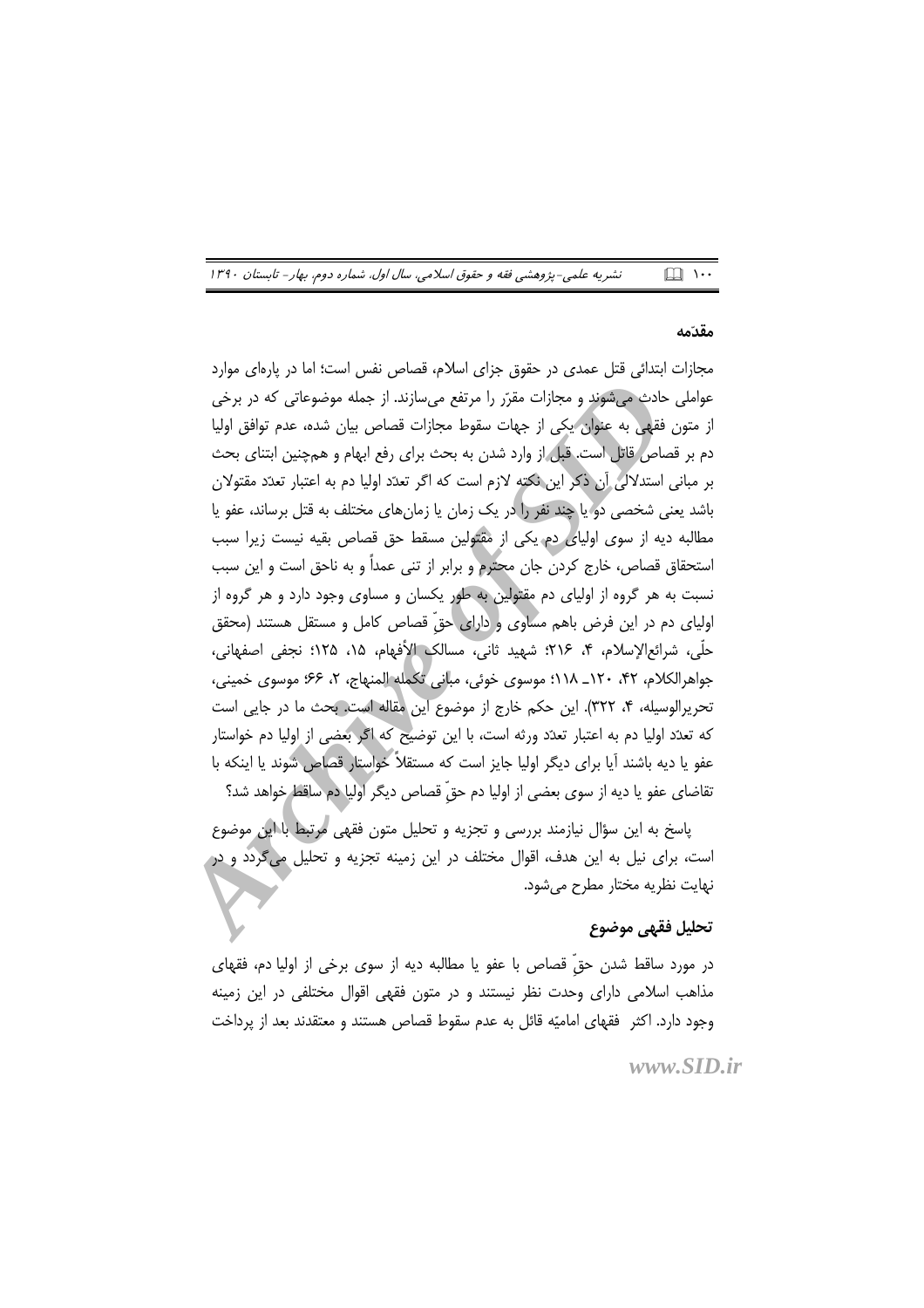اثر عدم توافق اولیاء دم بر قصاص قاتل

سهم ديه ديگر اوليا دم قصاص جايز است ليكن برخي نيز قائل به سقوط قصاص و تبديل آن به دیه هستند. اقوال فقیهان در ذیل مورد تجزیه و تحلیل قرار می گیرد.

نظريه عدم سقوط قصاص

در فرض مذکور مشهور فقهای امامیّه قائل به عدم سقوط حقّ قصاص اولیا دم خواهان قصاص پس از تأديه سهم ديه مطالبه كنندگان يا عفو كنندگان حسب مورد هستند (محقق حلَّى، پیشین، ۲۱۵؛ شهید ثانی، پیشین، ۲۳۹ و ۲۴۱؛ فاضل مقداد،التنقیح الرائع، ۴، ۴۴۶؛ فاضل الآبي، كشف الرَّموز، ٢، ٤٢١؛ موسوى خميني، پيشين، ٣٢٠). فاضل ديه در صورتي که اولیای دم خواهان دریافت دیه باشند به خود آنها و در صورتی که بلاعوض جانی را عفو کنند به جانی پرداخت می شود.

در كتاب «مسالك الأفهام» آمده است:

«مشهور بین فقها این است که عفو برخی از اولیا دم، خواه در برابر مال باشد یا نباشد، حقّ قصاص دیگران را ساقط نمی کند. لکن کسی که می خواهد قصاص کند، باید دیهای به میزان کسی که عفو کرده است، به قاتل پرداخت کند» (شهید ثانی، پیشین، ۲۳۹).

مؤلف كتاب «مبانى تكمله المنهاج» در اين زمينه مىنويسد:

«اگر مقتول اولیای متعدّدی داشته باشد آیا هر یک از آنها می تواند مستقلاً و بدون اذن دیگر اولیا دم قاتل را قصاص کند؟ دو وجه هست: وجه اوّل ــ جواز قصاص برای هر یک از اوليا دم مستقلاً ـ روشنتر است» (موسوى خوئي، پيشين، ١۵٨).

ایشان در شرح این مسأله بحث کرده است که آیا در صورت عفو یا پذیرفتن دیه از سوى بعضي از اوليا، حقَّ قصاص ساقط ميشود؟ سرانجام ايشان جواز استقلال هر يک از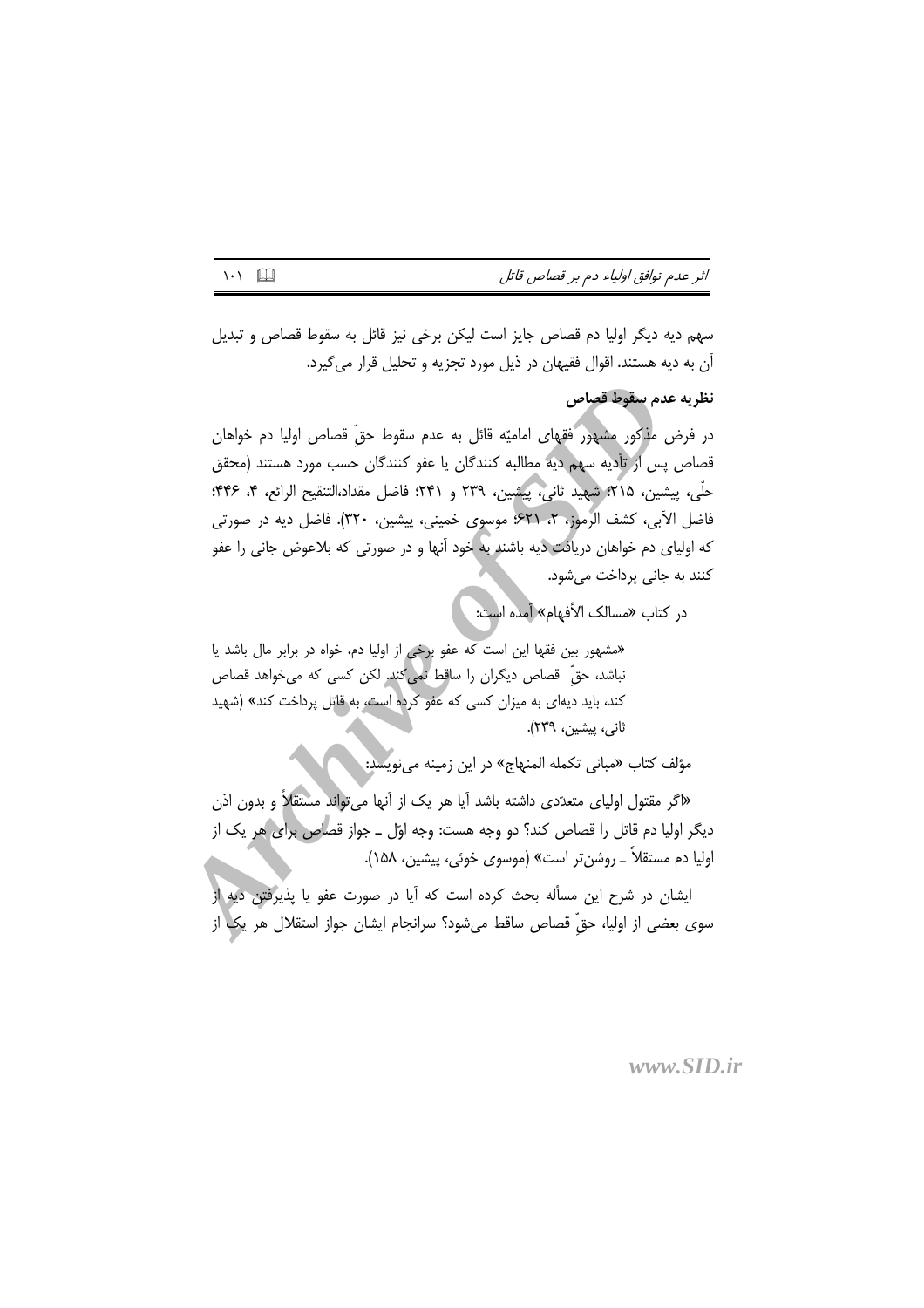نشریه علمی-پژوهشی فقه و حقوق اسلامی، سال اول، شماره دوم، بهار - تابستان ۱۳۹۰  $\Box$   $\cdots$ 

اوليا دم در استيفاى حقّ قصاص را از نتايج قول به عدم سقوط قصاص قرار داده است (همان، ۱۶۰ــ۱۵۸)`.

ادلّه قائلين به نظريه عدم سقوط قصاص

قائلین به نظریه «عدم سقوط قصاص» برای اثبات ادعای خود به دلایلی چند تمسک جستهاند که در ذیل به آنها اشاره می شود:

\_ أيات قرآن

آيه ٣٣ سوره اسراء (آيه سلطنت): اصلي ترين دليل اين نظريه كه بيش از دلايل ديگر مورد تجزیه و تحلیل فقیهان قرار گرفته است عموم (مجلسی دوم، پیشین، ۳۵۸ ابن فهد حلّی، پیشین، ۴۳۴؛ شهید ثانی، پیشین، ۲۳۹؛ فیض کاشانی، پیشین، ۱۳۹) یا اطلاق (فاضل هندی، پيشين، ١۵۶) آية ٣٣ سوره اسراء «و من قتل مظلوماً فقد جعلنا لوليّه سلطاناً» (هركس به ستم کشته شود ما برای ولیّ او سلطهای قرار دادهایم) است. ظهور آیهٔ مذکور در آن است که خداوند ولیّ مقتول را مسلّط بر قصاص قرار داده است. ادعا شده که ظهور آیه در آن است که این حق به نحو انحلالی به اولیا دم داده شده است و حقّ قصاص برای هر یک از وارثان، مستقلاً ثابت است. صاحب كتاب «مبانى تكمله|المنهاج» در توضيح و تفصيل اين استدلال مے نویسد:

١\_ از ديگر قائلين به اين نظر مي توان به شيخ طوسي (المبسوط، ٧، ۵۵؛ الخلاف، ۵، ١٥٣؛ النهايه، ٧٣٥\_٧٣۴)، شيخ مفيد (المقنعه، ٧٣٨)، علَّامه حلَّى (قواعد الأحكام، ٣، ۶۲۴؛ تحرير الأحكام، ٢، ٢۵۵؛ إرشاد الأذهان، ١٩٩،٢)، شهيد ثاني (الروضه البهيه،١٠، ٩٧-ڠ٠٩؛ حاشيهٔ ، الإرشاد، ۴، ٢٣٥\_٣٢٥)، فاضل مقداد (پشين، ۴۴۶)، فاضل هندي (كشف اللثام، ١١، ١۵٧\_١۵٨)، فاضل الآبي (پيشين، ۶۲۱\_-۶۲)، فيض ابن حمزه (الوسيلة، ۴۳۲)، ابن ادريس (السرائر، ۳، ۳۲۶)، صاحب رياض (الشرح الصغير، ۳، ۴۳۸ـ۴۳۹)، سبزواري (مهذّب الأحكام، ٢٨، ٢٩٣)، مذني كاشاني (كتاب القصاص، ١۶٨)، مؤمن قمي سبزواري (جامع الخلاف و الوفاق، ١۶٨)، راشد صيمري (غايه المرام، ٢٠۴،۴)، راوندي (فقه القرآن، ٣٨.٨٣)، مرعشي نجفي (القصاص، ٢٠٧،٤ و ۴٠٠)، ابو الصلاح حلبي (الكافي،٢٨٣)، حسيني روحاني (فقه الصَّادق، ٢۶، ١٢٤-١٢۵)، فاضل لنكراني (تفصيل الشريعه، ٢٣٩-٣٣٠)، جعفر سبحاني (المختار، ٥۶۴)، قطبالدين كيدري (إصباح الشيعة، ٩٩٣)، مقدس ارديبلي (زبده البيان، ١٣، ٣٣٣-٣٣١)، فخرالمحققين (ايضاح الفوائد، ۴، ٢٤۵) و يحيى بن سعيد حلَّى (الجامع للشرائع، ۵۷۶) اشاره كرد. ابوالعباس نيز در كتاب المقتصر من شرح المختصر پس از ذكر دو ديدگاه، قول به «عدم سقوط قصاص» را مورد اعتماد دانسته است

www.SID.ir

(ابن فهد حلّى، ۴۳۴).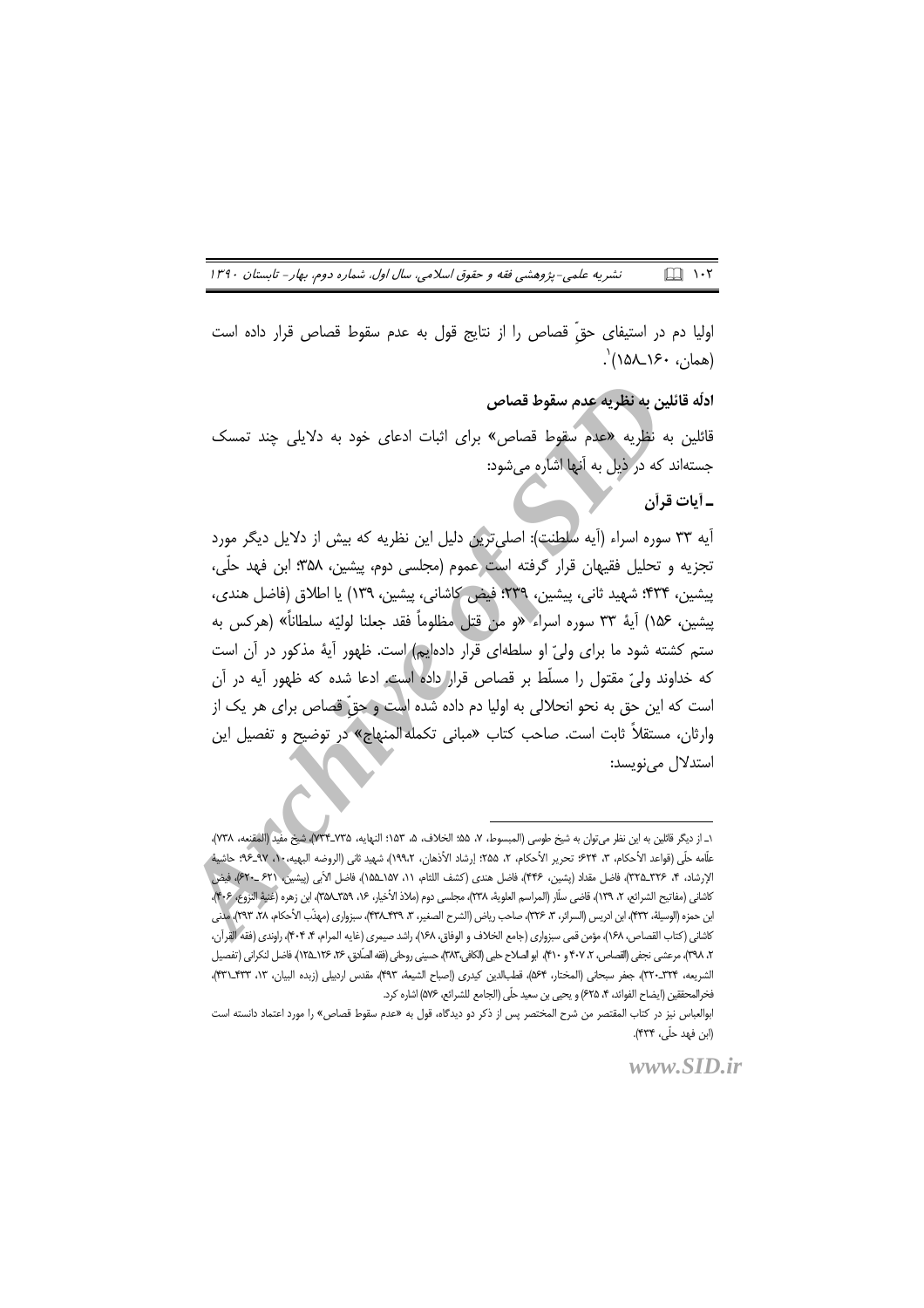«دلیل آنچه گفتیم این است که حقّ قصاص از این سه صورت بیرون نیست: یا حقی است قائم به مجموع مانند حق خیار، یا حقی است قائم به جامع به نحو صرفالوجود، يا حقى است قائم به جامع به نحو انحلال. صورت اوّل علاوه بر آن كه دليلي ندارد و خلاف ظاهر آيه كريمه است، با حكمت وضع قصاص نيز منافات دارد؛ زیرا با عفو یکی از اولیا دم ــ خواه مجانی و خواه با اخذ دیه ــ می توان گفت حقّ قصاص دیگر اولیا دم ساقط میشود و اگر یکی از این اولیا دم جانی را بکشد، او را به ستم کشته و باید قصاص شود. در حالی که التزام به چنین فتوایی ناممکن است. صُورت دوم نيز همانند صورت نخست است و لازمهٔ آن سقوط حقَّ قصاص با عفو یا اُخذ دیه از جانب یکی از اولیا دم است. صورت سوم از همه روشن تر است، ظاهر أية مباركه «وهن قتل مظلوماً فقد جعلنا لوليّه سلطاناً» نيز همين صورت است، تقریب استظهار آن است که همواره انحلال موضوع، انحلال حکم را در پی دارد و حکم مجعول آیه که برای طبیعی ولیّ جعل شده است، به تعداد افراد اوليا دم انحلال مي يابد، بنابراين هر فردي از افراد طبيعي وليّ، حق جداگانه دارد. نباید این گونه جعل را با جعل حقّ خیار قیاس کرد، زیرا حقّ خیار حقّ واحد ثابتی برای مورّث است و وارث، همین حقّ واحد را از او به ارث میبرد و به ناچار همين حقّ واحد براي مجموع ورثه خواهد بود. امّا حقّ قصاص اين گونه نيست، این حق از آغاز برای ولیّ جعل شده است و این که این حق، واحد یا به تعدّد موضوع خود، متعدّد باشد به دلالت دلیل آن است» (موسوی خوئی، پیشین،  $(101)$ 

نتيجة اين استدلال، تفصيل ميان حقٍّ قصاص نفس و حقٍّ قصاص اطراف براى ورثه است. بدین معنا که اگر در مورد قصاص اطراف، مجنے علیه قبل از قصاص کردن بمیرد، ا اولیای او حقَّ قصاص را از او به ارث میبرند و این حقَّ واحدی برای مجموع ورثه است زیرا حق واحدی است برای مجنیعلیه که به مجموع ورثه انتقال می یابد. به همین جهت ایشان در ادامه برای تکمیل دیدگاه خویش می فرمایند:

«نكتهاى كه باقى مى ماند آن است كه آنچه ما دربارة انحلال گفتيم فقط مربوط به مواردي است كه حقٌّ قصاص، ابتدائاً براي اوليا دم جعل شده باشد امّا اگر از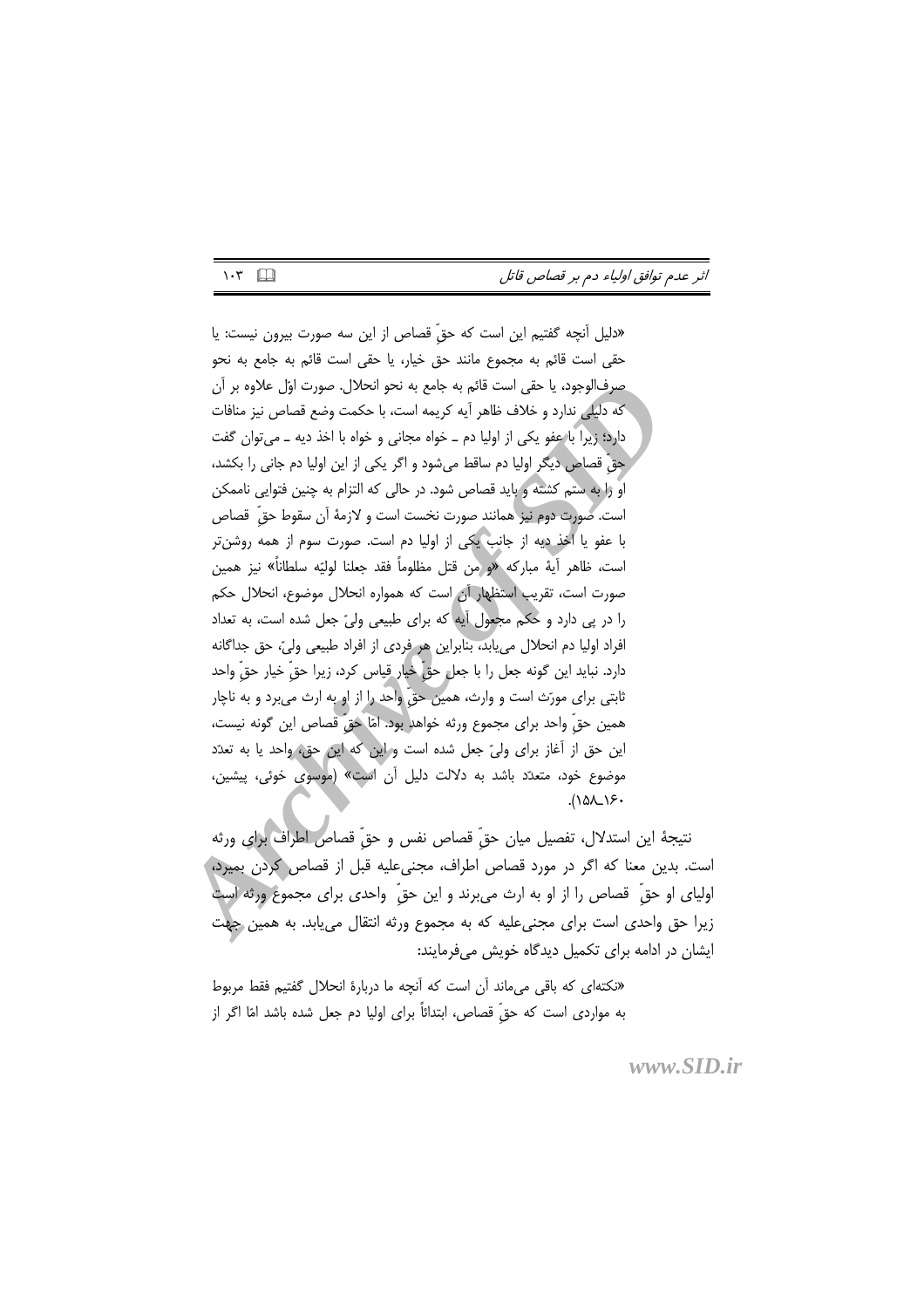نشریه علمی-پژوهشی فقه و حقوق اسلامی، سال اول، شماره دوم، بهار- تابستان ۱۳۹۰  $\Box$   $\cup$ 

جهت ارث برای آنها جعل شده باشد، مثلاً اگر جنایتکاری دست کسی را به عمد قطع كند و اتفاقاً مجنىعليه قبل از قصاص كردن او بميرد، حقَّ قصاص به ورثهٔ محنی علیه منتقل می شود و چون یک حق است مانند حقّ خیار به مجموع ورثه تعلَّق مي گيرد. نتيجهٔ اين امر أن است كه حقٍّ قصاص با اسقاط يكي از اين ورثه ساقط می شود. همچنین هیچ یک از ورثه نمی تواند بدون اذن دیگران، جانی را قصاص كند. هر گاه حقّ قصاص با اسقاط بعضى از ورثه ساقط شود، ديگر ورثه می توانند مطالبهٔ دیه از جانی کنند چرا که حقّ مسلمان نباید هدر رود» (همان،  $18.181$ 

أيه ١۶۴ سوره انعام: از ديگر آيات مورد استناد اين نظريه أيه ١۶۴ سوره انعام «قل أغير الله أبغى ربّاً و هو ربّ كلّ شيء و لا تكسُّبُ كلّ نفسٍ إلّا عليها و لا تَزِرُ وازِرَهِ وِزرَ أخرى ثمّ إلى ربّكم مرجعكم فينبّئكم بما كنتم فيه تختلفون» (بگو: آيا جز خدا يروردگاري بجويم؟ با اینکه او پروردگار هر چیزی است، و هیچ کس جز بر زبان خود [گناهی] انجام نمی دهد و هیچ باربرداری بار [گناه] دیگری را برنمی دارد، آنگاه بازگشت شما به سوی پروردگارتان خواهد بود، پس شما را به آنچه که در آن اختلاف می کردید، آگاه خواهد کرد). آیه مذکور دلالت دارد كه قول و يا فعل انسان فقط در رابطه با خود او مؤثر است نه ديگران. بنابراين عفو عافي از قصاص فقط در رابطه با حقّ او مؤثر و موجّب اسقوط آن مي گردد و تأثيري در حقّ سایر اولیای دم که جانی را عفو نکردهاند، ندارد (الأندلسی، المحلّی بالآثار، ۱۰، ٢٨٢\_٢٨٢).

۔,واپات خاصّه

۱\_ صحيحهٔ ابي ولَّاد الحنَّاط: «ابي ولَّاد حنَّاط مي6ويد: از امام صادق (ع) پرسيدم مردي به ا قتل رسید و پدر و مادر و پسری دارد، پسر می گوید می خواهم قاتل پدرم را بکشم، پدر مي گويد مي خواهم او را ببخشم، مادر مي گويد مي خواهم ديه بگيرم، امام در پاسخ فرمود: یسر باید یک ششم دیه را به مادر مقتول بپردازد و یک ششم نیز از بابت حق پدر که عفو کرده بود به ورثهٔ قاتل بیردازد، سپس می تواند قاتل را بکشد» (حر عاملی، تفصیل وسائل الشيعه، ٢٩، ١١٣).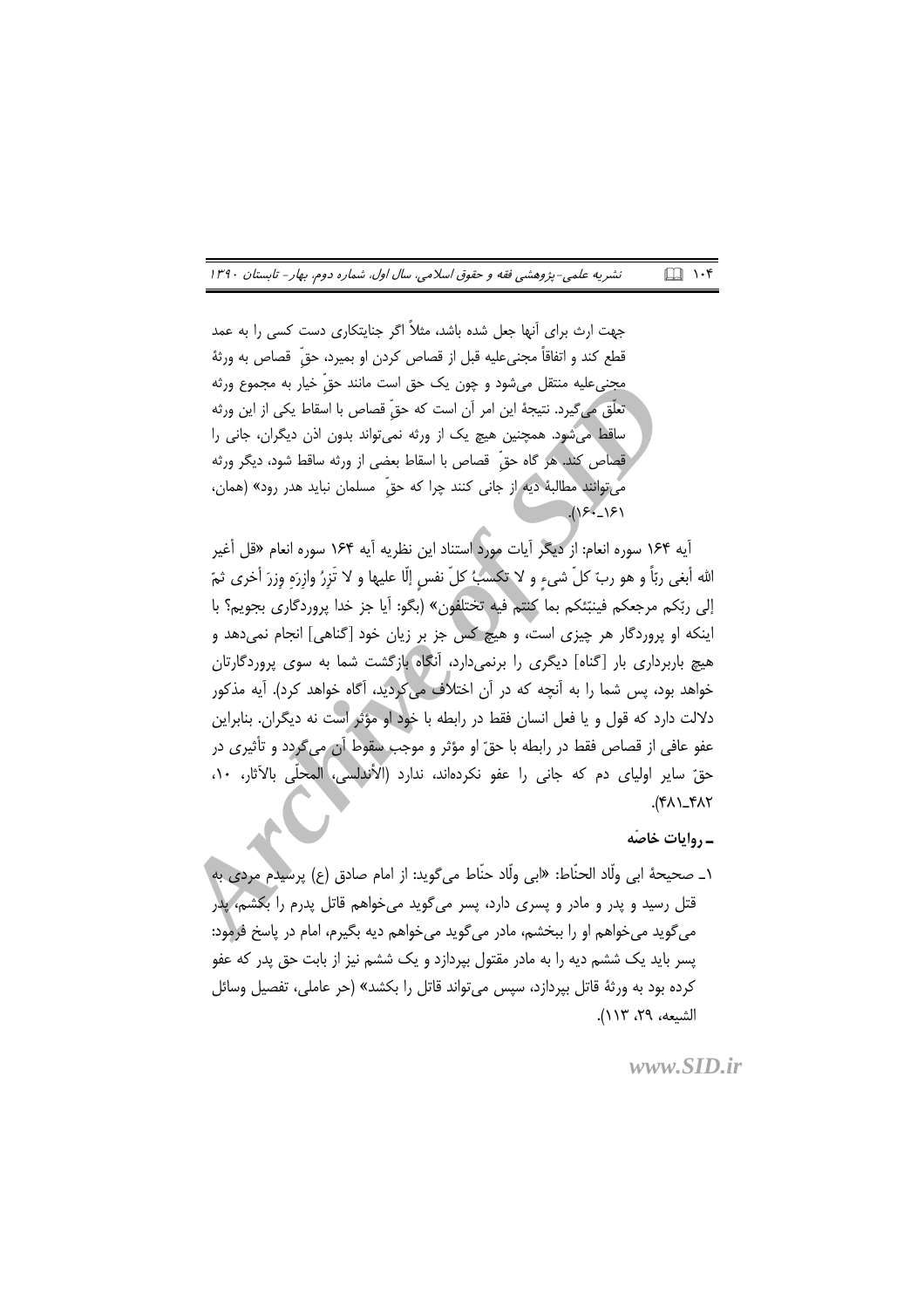٢\_ روايت جميل بن درّاج از برخي از اصحاب خود كه به صورت مرفوع از اميرالمؤمنين(ع) نقل کرده است: «امیرالمؤمنین(ع) در مورد مردی که کشته شده بود و دو ولیّ داش*ت*، یکی از آن دو عفو کرده و دیگری نخواست عفو کند، فرمود: آنکه عفو نکرده اگر بخواهد می تواند قاتل را بکش*د* و نصف دیه را به اولیای او بر گرداند» (همان).

دلالت این دو روایت بر قول مشهور، واضح است.

- اجماع

در كتاب غنيه النزوع صريحاً به اين موضوع اشاره شده است. (ابن زهره، پيشين، ۴۰۶). پارهای از متأخَّران از جمله صاحب ریاض (طباطبایی، ریاض المسائل، ۱۶، ۳۰۷) و صاحب مفتاح الكرامه (حسيني عاملي، مفتاح الكرامه، ١١، ٩٨-٩٧) و صاحب جواهر (نجفي اصفهاني، پیشین، ۳۰۶) و دیگران، به این اجماع یا عدم خلاف استناد کردهاند، بلکه در جواهر آمده است که این مسأله مفروغ منه است و جای بحث ندارد (همان،۳۰۷). برخی از فقهای دیگر نيز به اين موضوع اشاره كردهاند (شيخ طوسى، الخلاف، ۵، ۱۵۳؛ فاضل هندى، پيشين، ۱۵۶– ۱۵۵).

ـ استصحاب حقّ قصاص

برخی گفتهاند بعد از عفو یا پذیرفتن دیه از سوی بعضی از آولیا دم، مقتضاًی استصحاب، بقای حقّ قصاص برای هر یک از اولیا دم است، بنابراین مقتضای اصل عملی جواز قصاص است (شيخ طوسي، پيشين، ۱۵۴؛ فاضل هندي، پيشين، ۱۵۶ـ ۱۵۵؛ طباطبايي، پيشين، ۳۰۷؛ مجلسی دوم ، پیشین، ۳۵۸؛ فیض کاشانی، پیشین، ۱۳۹).

## ۔سایر دلایل

قائلین به نظریه «عدم سقوط قصاص» علاوه بر ادلَّهٔ چهارگانه مارالذکر به دلایل دیگری نیز تمسّک جستهاند که از جملهٔ آنها می توان به موارد زیر اشاره کرد:

## $www$  SID ir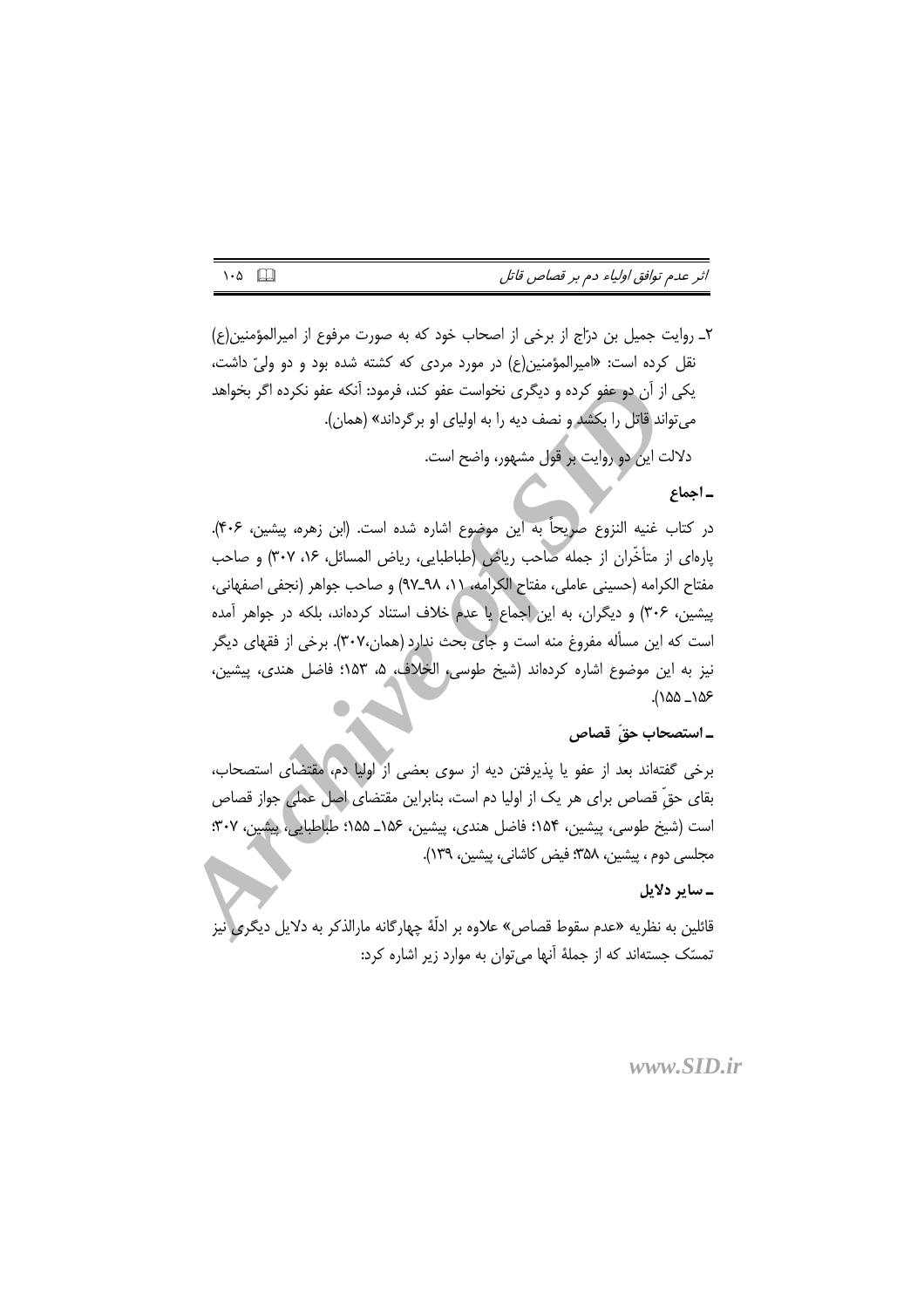نشریه علمی-پژوهشی فقه و حقوق اسلامی، سال اول، شماره دوم، بهار- تابستان ۱۳۹۰  $\Box$   $\cup$ 

- ۱ـ تخيير بين قصاص و ديه در رابطه با قتل عمدي به موازات هم تشريح شده است و يكي از اینها مقدّم بر دیگری نیست. بنابراین نص یا اجماعی که دلالت بر تغلیب قول عافی بر سایر ورثه داشته باشد، وجود ندارد (الأندلسی، پیشین، ۴۸۱).
- ٢ـ جاني به سبب جنايتي كه مرتكب شده، خونش مباح است. لذا خواهان قصاص چيزي را طلب می گند که یقیناً برای او صحیح است. لکن عافی تحریم خونی را میخواهد که یقیناً مباح است و نص یا اجماعی که چنین تملیکی را برای او تجویز کند، وجود ندارد (همان، ۴۸۲).
- ٣ـ اگر مقذوف فوت كند و برخي از وراث او، قاذف را عفو كنند، حدّ قذف ساقط نمي گردد. لذا قصاص هم همين حكم را دارد (الركبان، القصاص في النفس، ١۶٠).

نظريه سقوط قصاص

برخي از فقيهان در برابر نظريه مشــهور فقهاي اماميّه معتقدند كه حقّ قصاص با عفو يا مطالبه دیه از سوی برخی از اولیا دم ساقط می گردد. /

محقق حلّى در مورد قائلان به نظريه «عدم سقوط قصاص» در كتاب «شرايع الاسلام» (محقق حلَّى، پیشین، ٢١۶) تعبیر «المشهور» و در کتاب دیگرش «مختصرالنافع» (محقق حلَّى، ٢، ٣٠٠) تعبير «على الأشبه» را به كار برده است. برخي ديگر از افقها نيز در مورد قول به «عدم سقوط قصاص» تعبير «على الأشهر» (شهيد ثاني، الروضه البهيه،١٠، ٩۶) يا «الأظهر» (موسوى خوئي، منهاج الصالحين، ٢، ٣۵۶) ,ا به كار بردهاند. <mark>معناي اين تعابير آن</mark> است که قول مخالف آن نیز مشهور است یا دست کم نادر نیست.

در كتاب «ملاذ الأخيار» يس از ذكر نظريه «عدم سقوط قصاص» آمده است كه قول به «سقوط قصاص» را به برخی از اصحاب نسبت دادهاند و روایاتی نیز دلالت بر این قول دارند، لكن «قائلش غير معلوم» است (مجلسي دوم، پيشين، ٣۵٩).

در كتاب «قراءات فقهيه معاصره» اثر ارزشمند أيتالله شاهرودي أمده است: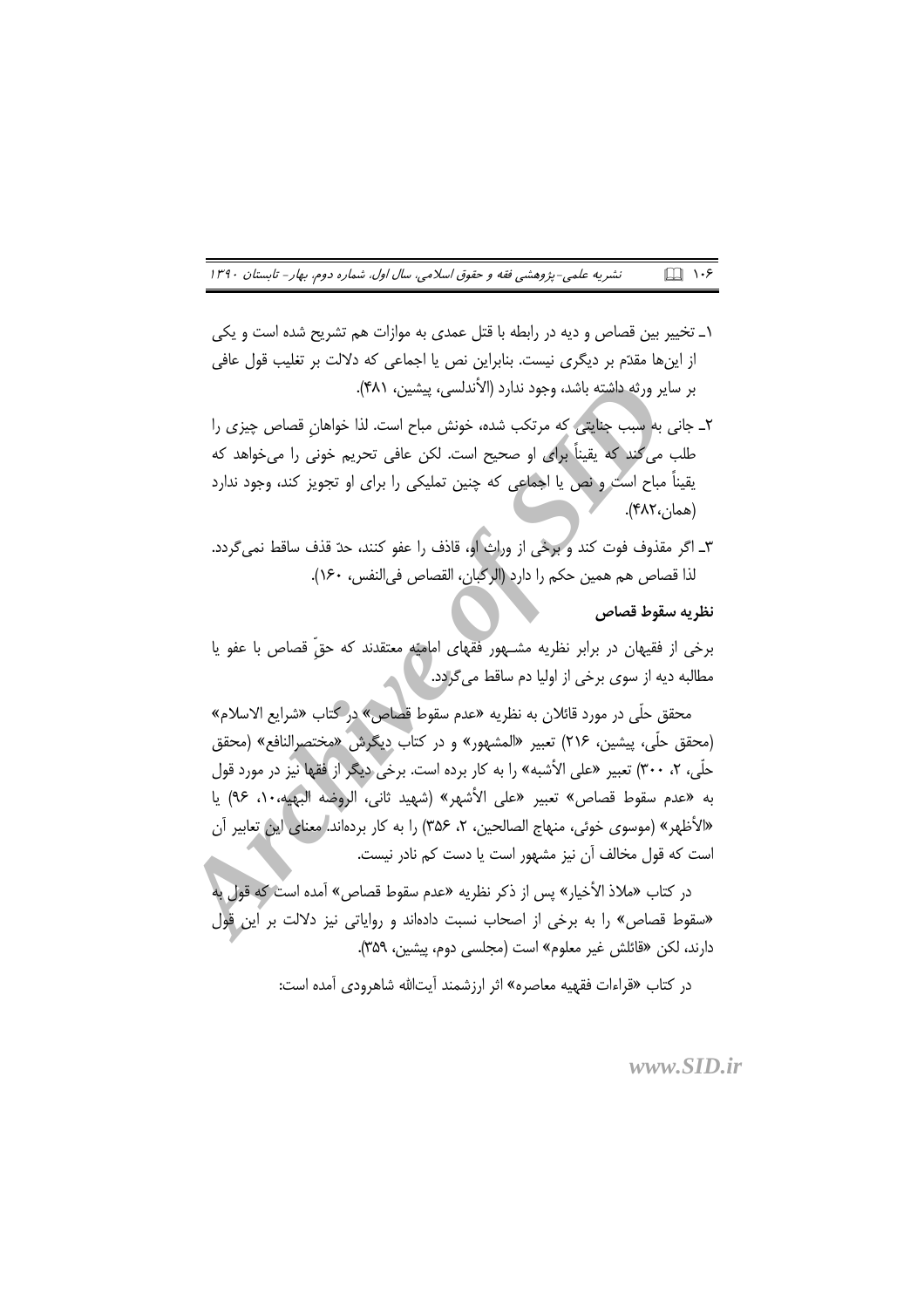ایشان در ادامه می|فزایند.

«حقّاً که این مسأله از شگفتی هاست و نمیدانم چگونه فتاوی فقهای ما بر عدم سقوط متَّفق گشته است و ایشان در قبال این روایات صحیح صرفاً از آن رو که مشهور مذاهب متأخّر اهل سنت رأى به سقوط قصاص دادهاند، به صحيحه ابي ولَّاد عمل كردهاند؟» (الهاشمي الشاهرودي، ١، ٩٤-٩۵).

«قويّاً گمان مي(ود كه فقهاي ما براساس يكي از جهات ذيل صحيحهٔ ابي ولّاد را بر روايات سقوط قصاص، ترجيح داده باشند:

عمل به صحيحه ابي ولَّاد، متضمن جمع ميان هر دو حق يعني حق عفوكننده و حقّ قصاص کننده است، زیراً کسی را که خواهان قصاص است ملزم می کند که سهم ديهٔ عفو كننده را به ورثهٔ قاتل و هم چنين سهم ديهٔ كسى را كه خواهان ديه است، بپردازد و سپس جانی را قصاص کند.

در زمان تدوين فقه استدلالي شيعه، سه مذهب از چهار مذهب عامّه قائل به سقوط حقِ قصاص در فرض مزبور بودند و همین سبب شد که فقهای ما هنگام تدوین کتب استدلالی خود، این قول را قول مشهورتر نزد عامّه به شمار آورند. براین اساس دریافتند که روایات سقوط به رغم کثرت و درستی اسناد آنها موافق با رأی اکثر و مشهور عامّه است، از این رو آنها را حمل بر تقیّه کردند و صحیحهٔ ابی ولّاد را که معارض با این روايات و مخالف با اكثر عامّه بود، مقدّم داشتند» (همان: ٩۶).

برخی دیگر از بزرگان معاصر از جمله مرحوم آیت الله حکیم نیز به مخالفت با رأی مشهور در این مسأله برخاستهاند. ایشان در کتاب «منهاج الصالحین» چنین می نویسد:

«اگر بعضی از ورثه، عفو از قصاص کردند، بنابر قولی، دیگر ورثه نمی وانند حقّ قصاص را استيفاء كنند و بنابر قولي ديگر، با ضمان سهم ديهٔ عفوكننده مي توانند حقّ قصاص را استيفاء كنند، قول اوّل اظهر است» (طباطبائي حكيم، منهاج الصالحين، ٢، ٣٨٧\_٣٨٧).

شهید صدر در تعلیقات خود بر این سخن نوشته است:

 $www$  SID ir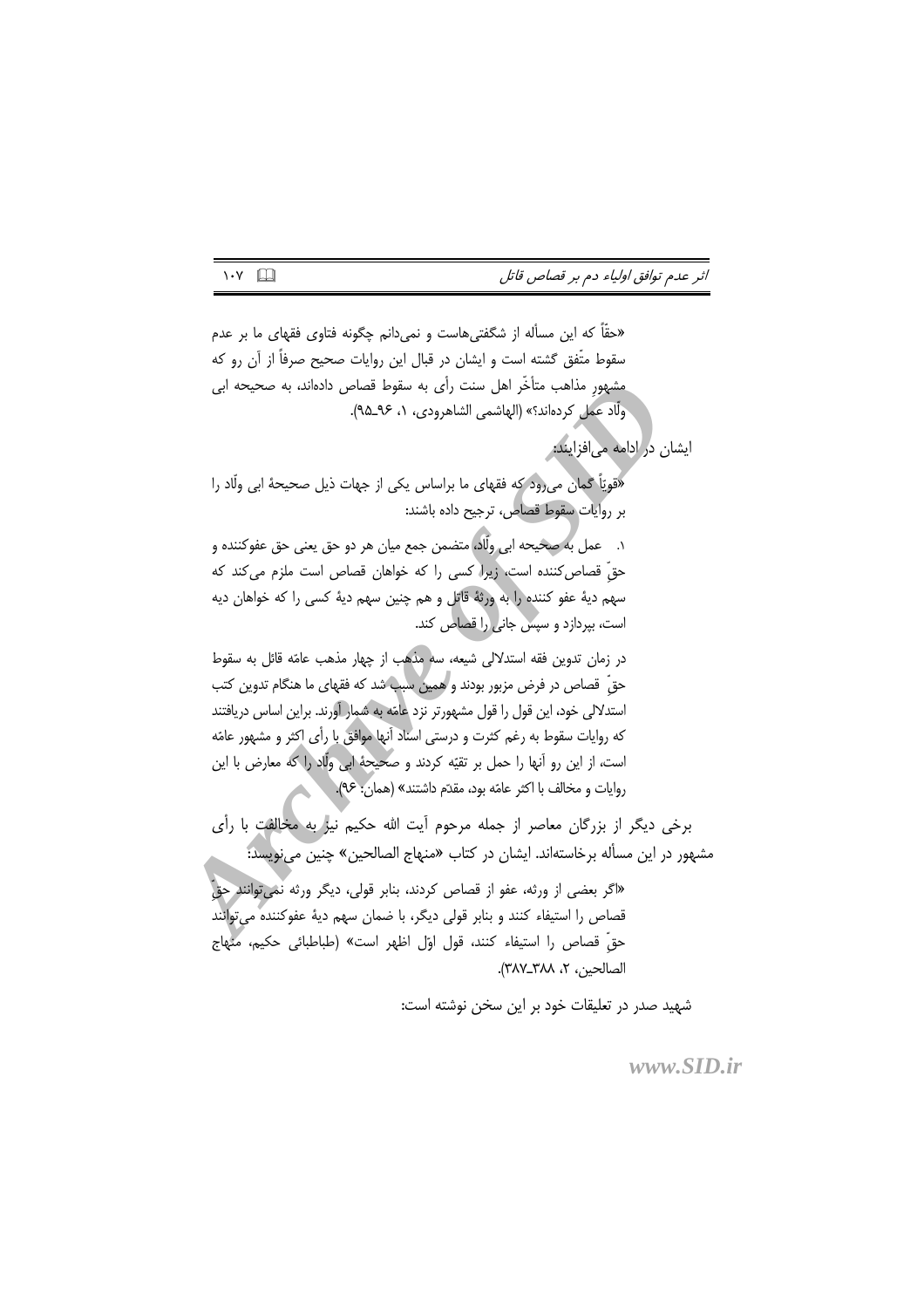نشریه علمی-پژوهشی فقه و حقوق اسلامی، سال اول، شماره دوم، بهار- تابستان ۱۳۹۰  $\mathbb{R}$  1.1

«ممکن است در اینجا قائل به تفصیل شد میان موردی که عفوکننده، کسی غیر از پسر مقتول باشد و کسی که خواهان قصاص است پسر مقتول باشد، مثلاً شخصی کشته می شود و پدر او عفو می کند امّا پسر عفو نمی کند و موردی که يكي از فرزندان مقتول عفو كند؛ با اين تفصيل، جمع بين روايات صورت مي گيرد. با این همه احتیاط واجب همان است که در متن آمده است، زیرا این احتمال قوی است كه عموم روايات سقوط، عرفاً قابل تخصيص نباشند» (همان، ٣٨٨).

به نظر می رسد شهید صدر نیز در حکم به سقوط قصاص، با مرحوم حکیم موافق است. شاید بهترین وجه جمع میان روایات متعارض همین باشد که شهید صدر ذکر کرده است، با این توضيح كه اخبار دالٌ بر سَقوط قصاص به صحيحهٔ ابي ولَّاد تخصيص زده شود، زيرا صحیحهٔ ابی ولّاد اختصاص به فرضی دارد که پدر عفو کرده و مادر خواهان دیه و پسر خواهان قصاص باشد. در حالی که روایات دالّ بر سقوط قصاص، مطلق ذکر شده، و با عنوان «عفو بعضي از اوليا دم بدون عفو ديگر اوليا دم» آمدهاند، اعم از اينكه از لحاظ نسبت با مقتول در یک مرتبه باشند یا در دو مرتبه. بر این اساس باید قائل به تفصیل شد؛ اگر ولی دمی که عفو کند غیر از پسر باشـد و پسر خواهان قصاص باشد، در این صورت حقّ قصاص ساقط نمی شود؛ امّا اگر عفوکننده با غیر عفوکننده در یک رتبه باشند چنان که مثلاً یکی از فرزندان عفو کرده باشد، یا ولی دم نزدیکتر عفو کرده و ولی دم دورتر خواهان قصاص باشد، در این صورت حقّ ً قصاص ساقط میشود. سپس شهید صدر در این وجه نیز مناقشه کرده است که عموم روایاتی که دلالت بر سقوط حقّ قصاص دارند، قابل تخصیص نیستند. شاید دلیل قابل تخصیص نبودن این عموم آن باشد که آنچه عرفاً و به مناسبات حکم و موضوع از این روایات به دست می]ید این است که نکتهٔ عرفی سبب سقوط حقّ قصاص ْ همانا تجزيه ناپذير بودن حقٍّ قصاص است. بنابراين اگر جاني مالک بخشي از جان خود شود، قطعاً حقّ قصاص ساقط و حكم قتل از او برداشته ميشود. اين نكته ربطي به قرب يا بعد نسبت ولي دم با مقتول ندارد.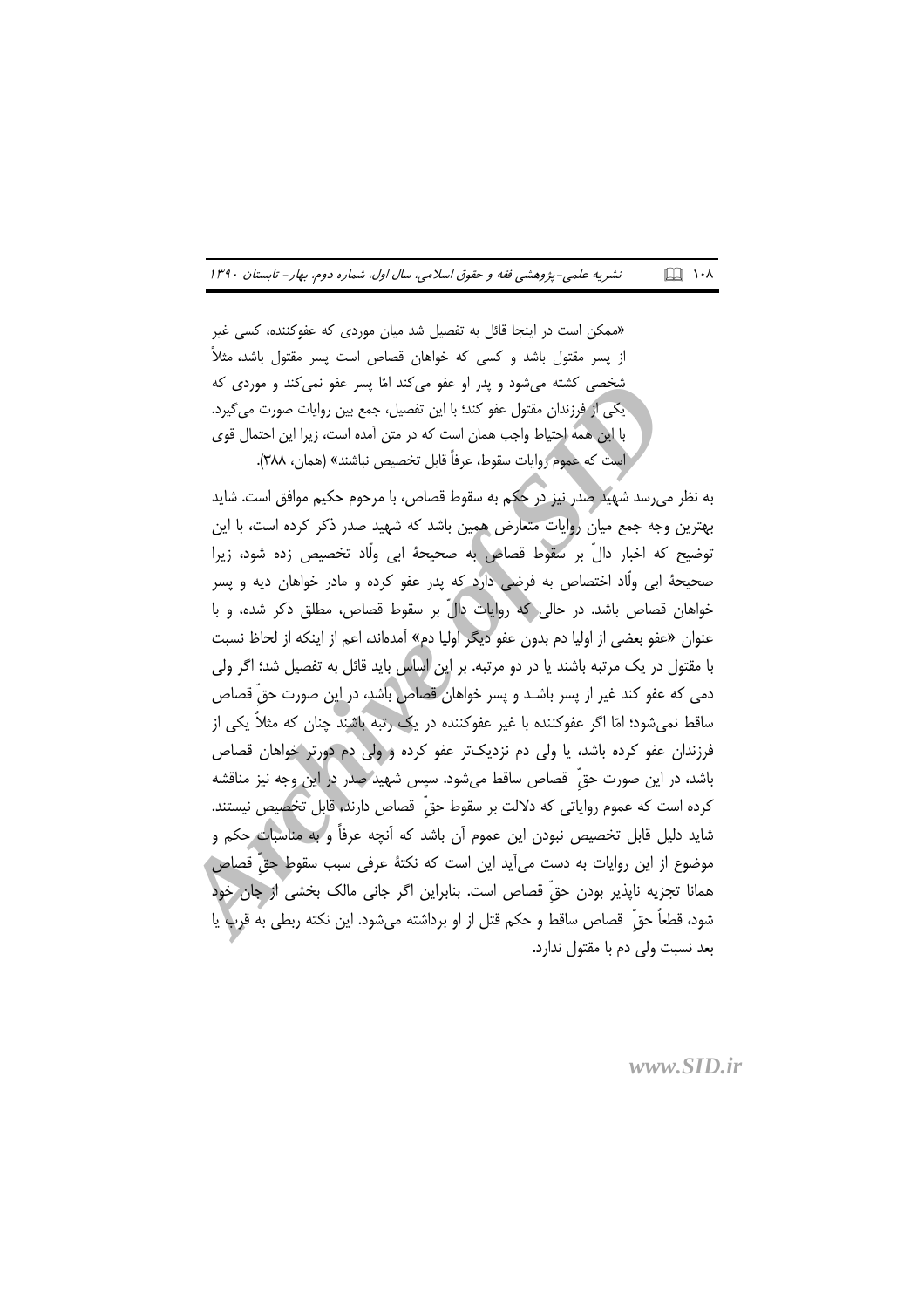مرحوم آیتالله خوانساری در جامع|لمدارک در تعلیقیه|ی بر سخن محقق حلّی در «شرايع|لاسلام» كه قائل است با عفو بعضي از اوليا دم يا گرفتن ديه از سوى آنان قصاص ساقط نمے شود، مے نویسد:

«گفته شد که قصاص حقّ واحدی است و هیچ یک از اولیا دم نمی¤واند این حقّ واحد را بدون توافق دیگر اولیا دم استیفاء کند. مقتضای این سخن آن است که استقلال هیچ یک از اولیا دم در قصاص جایز نباشد مگر اینکه نصّی بر آن دلالت كند... [وى سپس به نقل هر دو گروه روايات متعارض مى پردازد و مى گويد:] ... جمع میان این دو گروه ممکن نیست و صرف مشهورتر بودن روایاتی که قصاص هر یک از اولیا دم را به تنهایی جایز میدانند موجب رفع ید از روایاتی که دلالت بر سقوط قصاص دارند، نمی شود. علاوه بر این، عدم قصاص موافق قاعده است، زيرا قصاص حقّ واحدى است و استيفاى حقّ واحد بدون اجازهٔ ديگر اوليا دم كه نمي خواهند اين حق را استيفا كنند، خلاف قاعده است. عفو بعضي از اوليا دم چنان كه در اخبار آمده است موجب برداشته شدن حد می شود» (خوانساری، جامعالمدارک، ٧، ٢۶۶-٢۶۵.

علامهٔ مجلسی نیز از کسانی است که در این مسأله اشکال وارد کرده است. وی در مرأت العقول پس از نقل سخن شيخ كه روايات سقوط را حمل بر عدم پرداخت سهم ديهٔ عفو کننده با حمل بر تقیّه کرده بود، م*ی گ*وید: *«مسأله خالی از اشکال نیست»* (محلسی دوم، مرأه العقول، ٢۴، ١٨٠).

ابوالعباس نيز در كتب «المقتصر» (ابن فهد حلّى، ٣٣۴) و «المهذّب» (ابن فهد حلّى، ۵، ٢٢٣\_٢٢٣) سقوط قصاص را محتمل دانسته است و در المهذّب أن را با تأييد ذكر كرده، گویا آن را پذیرفته است. ایشان علّت را چنین بیان می کنند: *«با عفو برخی از اولیا دم،* بخشی از نفس قاتل محترم می شود، لذا دیگر اولیا دم کلِّ نفس قاتل را مستحق نیستند و در نتیجه تسلّطی بر قصاص ندارند، زیرا که تسلّط دیگر اولیا دم بر قصاص مشتمل بر تعدّی از میزان واجب (حقّ خود) است و این امر غیر جایز است. بنابراین برای جمع میان حقّ دو دستهٔ اولیا دم، حقّ غیرعفوکنندگان به دیه تبدیل می شود» (همان، ۲۲۴).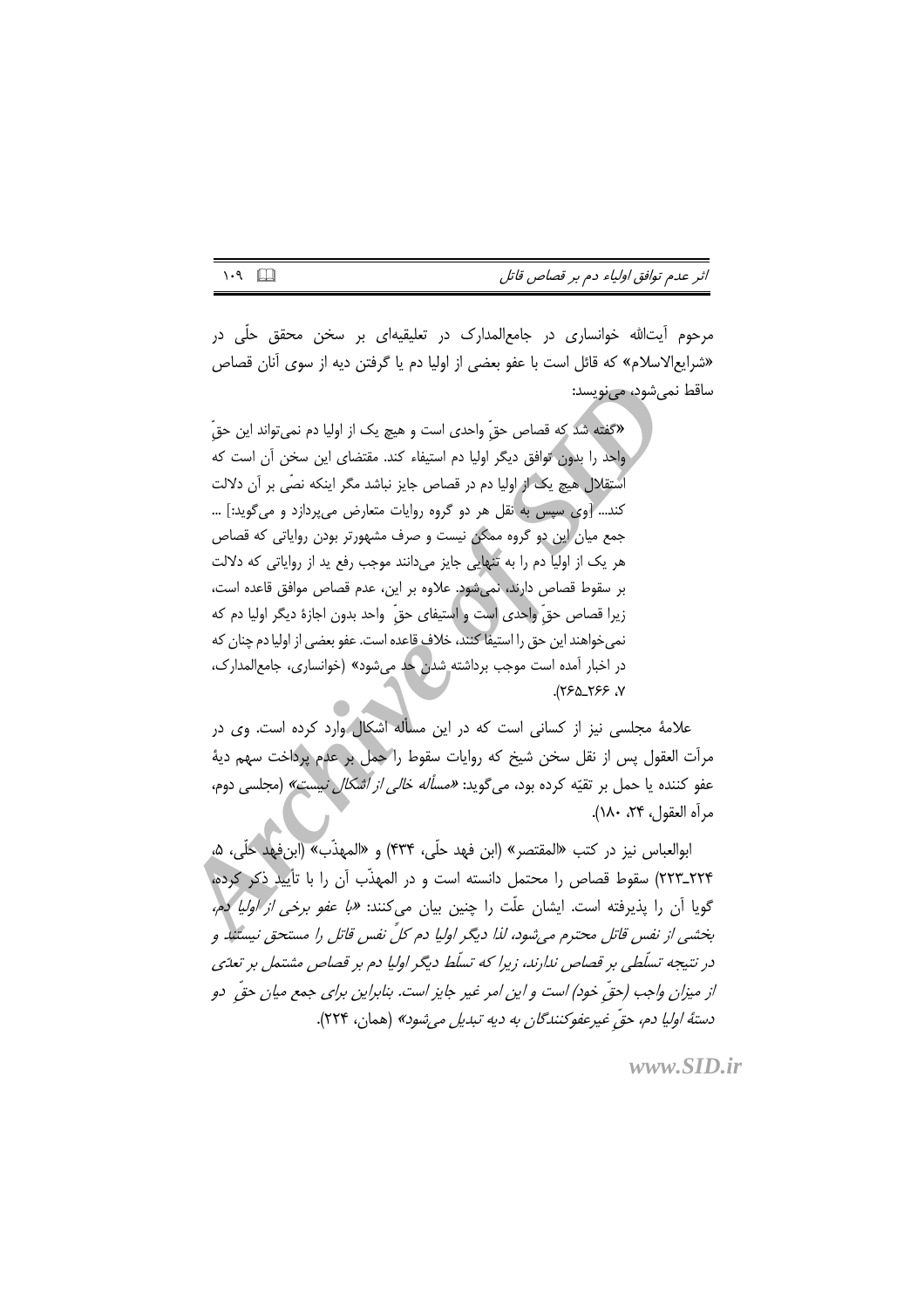نشریه علمی-پژوهشی فقه و حقوق اسلامی، سال اول، شماره دوم، بهار- تابستان ۱۳۹۰  $\mathbb{R}$   $\mathbb{N}$ 

ادله قائلين به نظريه سقوط قصاص

طرفداران این دیدگاه برای اثبات نظریه خویش به دلایل ذیل تمسک جستهاند:

ـ عمومات حرمت قتل

تردیدی نیست که مقتضای اصل اوّلی لفظی و عملی، حرمت قتل نفس محترم است مگر به حق، بنابراین هر گاه در موردی، جواز قصاص، با دلیل ثابت نشد، عمومات حرمت قتل از قبيل «دم المسلم على المسلم حرام» و مانند أن مرجع خواهد بود. مقتضاي اصل عملي عقلی و شرعی نیز حرمت قتل نفس محترم است. لذا براساس مقتضای اصل اوّلی، کسی که در صورت عفو یا پذیرفتن دیه از سوی بعضی از اولیا، قائل به جواز قصاص برای دیگر اولیا است، بايد اين مدعا را با دليلي كه جاكم بر اين اصل باشد اثبات كند (الهاشمي الشاهرودي، يىشىن، ۷۴\_۷۳).

-, وايات خاصّه

در قبال روایاتی که معتقدین به عدم سقوط حق قصاص به آنها استناد کردهاند، روایات معتبر بسیاری وجود دارد که به سقوط حقّ قصاص در صورت عفو بعضی از اولیا دم تصریح مے کنند، از جمله:

- ١\_ صحيحه عبدالرحمن: عبدالرحمن مي گويد: به امام صادق (ع) گفتم كه دو مرد، عمداً مردی را به قتل رساندند، مرد مقتول دو ولیّ دارد و یکی از آن دو عفو کرده است. امام (ع) فرمود: اگر بعضی از اولیا عفو کرده باشند، حکم قتل از آن دو ابرداشته میشود و به اندازهٔ سهم کسانی که عفو کردند، از دیه نیز کم میشود، و باقیماندهٔ دیه از اموال آن دو به کسانی که عفو نکردهاند، پرداخت میشود (حر عاملی، پیشین، ۱۱۵).
- ٢\_ معتبره أبومريم: ابو مريم از امام باقر(ع) روايت مي كند كه فرمود: اميرالمؤمنين در مورد کسی از صاحبان سهم که [جانی را] عفو کرده بود، حکم کرد که عفو او جایز است.ِّ نیز در مورد چهار برادر که یکی از آنان جانی را عفو کرده بود، فرمود: به بقیهٔ آنان دیه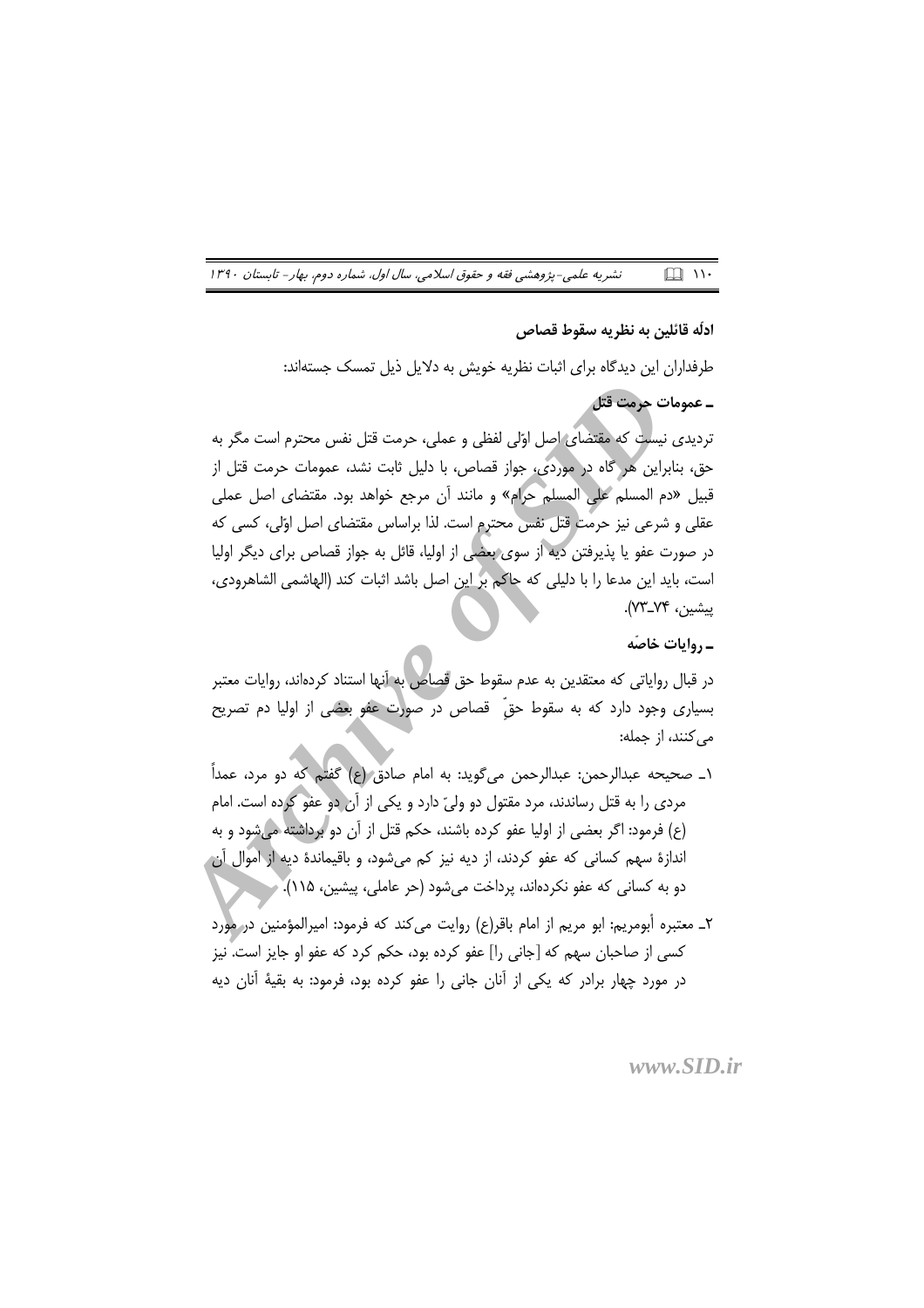اثر عدم توافق اولیاء دم بر قصاص قاتل

پرداخت می شود و سهم کسی که عفو کرده بود از دیه برداشته می شود (همان،  $(1101)$ 

- ۳ـ معتبره زراره: زراره میگوید: امام باقر(ع) در مورد دو مردی که عمداً مردی را کشته بودند و مرد مقتول دو ولي داشت كه يكي از آن دو عفو كرده بود، فرمود: اگر بعضي از اوليا دم آن دو را عفو کرده باشند، حکم قتل از آن دو برداشته می شود و به اندازهٔ سهم کسی که عفو کرده از دیه نیز کاسته میشود و باقی ماندهٔ دیه از اموال آن دو به اولیایی که عفو نکردهاند، پرداخت می گردد و حضرت فرمود: عفو هر یک از صاحبان سهم جایز است (همان، ۱۱۶).
- ۴ـ معتبره اسحاق بن عمّار: اسحاق بن عمّار مى گويد: امام صادق (ع) از پدرش نقل كرد كه علی (ع) میفرمود: هر کس از صاحبان خون که در آن سهمی داشته باشد، قاتل را عفو کند، عفو او جایز است و قصاص ساقط و تبدیل به دیه می شود و سهم دیهٔ کسی که عفو كرده است از قاتل برداشته مي شود (همان، ١١۶).
- ۵ـ صحيحه أبي ولَّاد الحنَّاط: أبي ولَّاد حنَّاط مي گويد: إز امام صادق(ع) پرسيدم مردي به قتل رسید و فرزندان صغیر و کبیر داشت، اگر فرزندان بزرگ عفو کرده باشند، رأی شما چیست؟ فرمود: قاتل کشته نمیشود و عفو فرزندان بزرگ نسبت به سهم خودشان جایز است، هر گاه فرزندان کوچک، بزرگ شدند حق خواهند داشت سهم خود را از دیه طلب كنند (همان، ١١۴).
- ظاهر سخن امام که در آغاز فرمود «لا یقتل» و اینکه امام به بیان استحقاق طلب دیه از سوی فرزندان کوچک وقتی بزرگ شدند، اکتفا کرد، آن است که عفو فرزندان بزرگ از قصاص، نافذ است و قصاص را ساقط می کند و جز دیه چیزی باقی نمی،ماند (الهاشمی الشاهرودي، پيشين، ٨٢).
- ۶\_ مرسله صدوق: روایت شده که هرگاه یکی از اولیا دم عفو کند، قصاص برداشته می شود (شيخ صدوق، من لايحضره الفقيه، ۴، ١٣٩).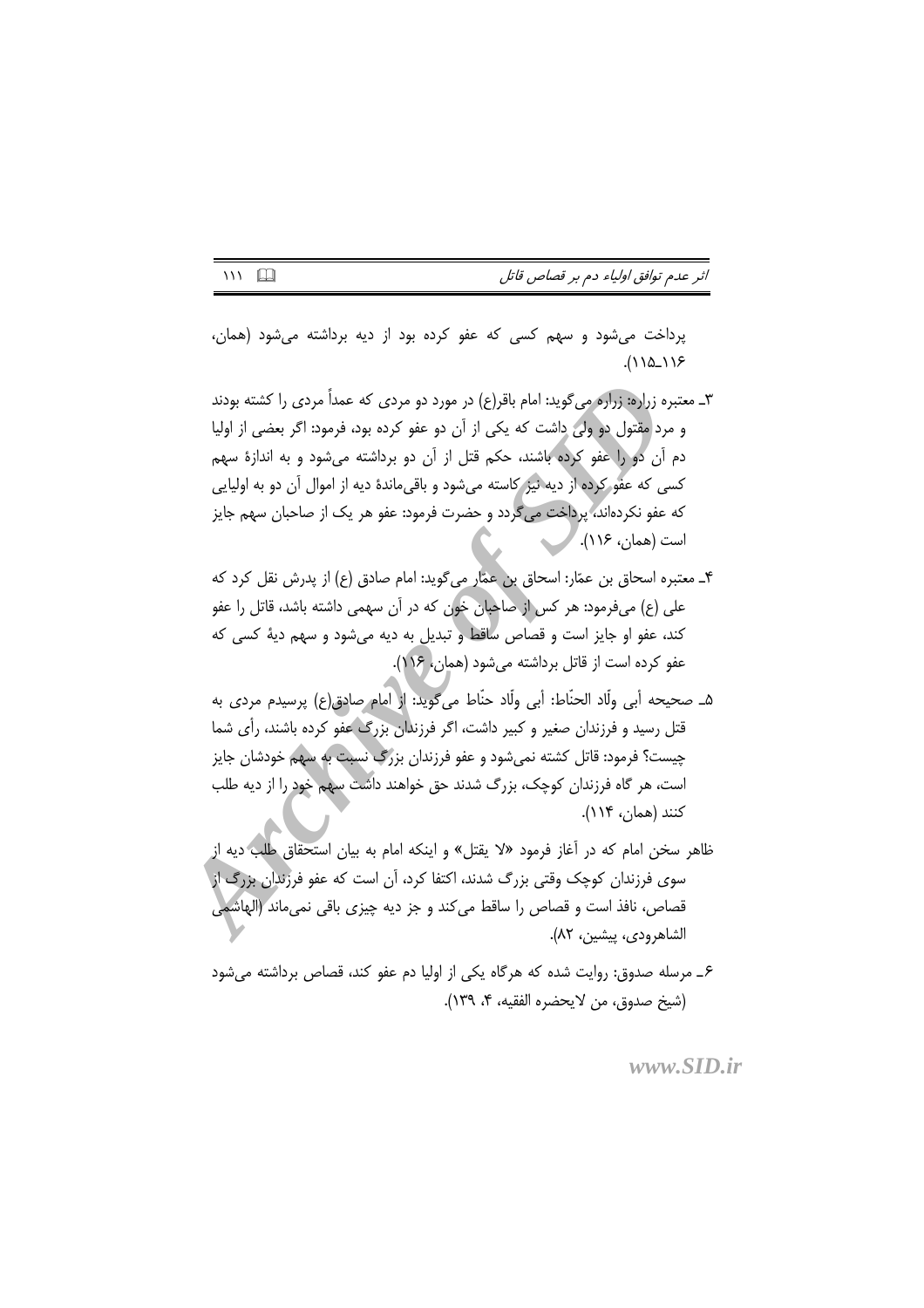نشریه علمی-پژوهشی فقه و حقوق اسلامی، سال اول، شماره دوم، بهار- تابستان ۱۳۹۰ ロ ハイ

Y\_ روايت دعائم الاسلام: در كتاب «دعائم الاسلام» از امام صادق (ع) روايت شده است كه هر گاه بعضی از اولیای مقتول عفو کنند، حکم قتل قاتل از بین می رود، اگر سایر اولیا دم دیه را پذیرفتند و دیگر اولیا، قتل و دیه، هر دو را بخشیدند، سهم کسانی که عفو کردهاند از قاتل برداشته می شود، و اگر همهٔ اولیا دم دیه را پذیرفتند و هیچ یک از ایشان آن را نبخشید، تمام دیه از آن همهٔ ایشان خواهد بود (تمیمی مغربی، دعائم الاسلام، ٢، ٣١١-٢٩٠؛ نوری،مستدرک الوسائل، ١٨، ٢٥٠- ٢٣٩).

این روایات به روشنی دلالت می کنند که با عفو بعضی از اولیا، قصاص ساقط می شود. گر چه این روایات در مورد عفو بعضی از اولیا دم آمدهاند اما حکم موردی که بعضی خواهان ديه باشند و قاتل با آن موافق باشد نيز از آنها به دست مي آيد، چرا كه نه از نظر فقهي و نه از نظر عرف، احتمال فرق میان این دو مورد وجود ندارد، بلکه شاید عرفاً در صورت اخذ دیه، سقوط حقّ قصاص وجه بیشتری داشته باشد، زیرا با اخذ دیه، چیزی به اندازه سهم بعضی از اولیا دم در عوض مقتول به دست می آید. از این گذشته بنابر مبنایی که مشهور فقهای امامیّه برگزیدهاند ــ که حقّ قصاص را متعلّق به قصاص میدانند نه به امر جامعی میان قصاص و دیه ــ گرفتن دیه خود مشتمل بر عفو از قصاص است منتهی عفوی مشروط به عوض. وليّ دم استحقاق گرفتن ديه را مگر بعد از عفو از قصاص ندارد. بيع مال نيست تا توّهم شود که شریک آن ــ ولیّ دیگر ــ حق شفعه در آن دارد و می تواند با پرداخت عوض آن به وليِّ اوّل، تمام حقٍّ قصاص را مستقلاً از آن خود كند (الهاشمي الشاهرودي، پيشين،  $\Lambda^*$ 

### نقد نظريات مطروحه

در این قسمت ادلّهٔ مورد استناد هر یک از دیدگاههای طرح شده، مورد تجزیه و تحلیل قرار خواهد گرفت.

نقد نظريه عدم سقوط قصاص

همان طور که گفته شد قائلین به نظریه «عدم سقوط قصاص» برای اثبات نظریه خویش به دلایلی چنـد تمسک کردهانـد. در ذیل به نـکات ضعف استدلال های این گـروه از فـقها اشاره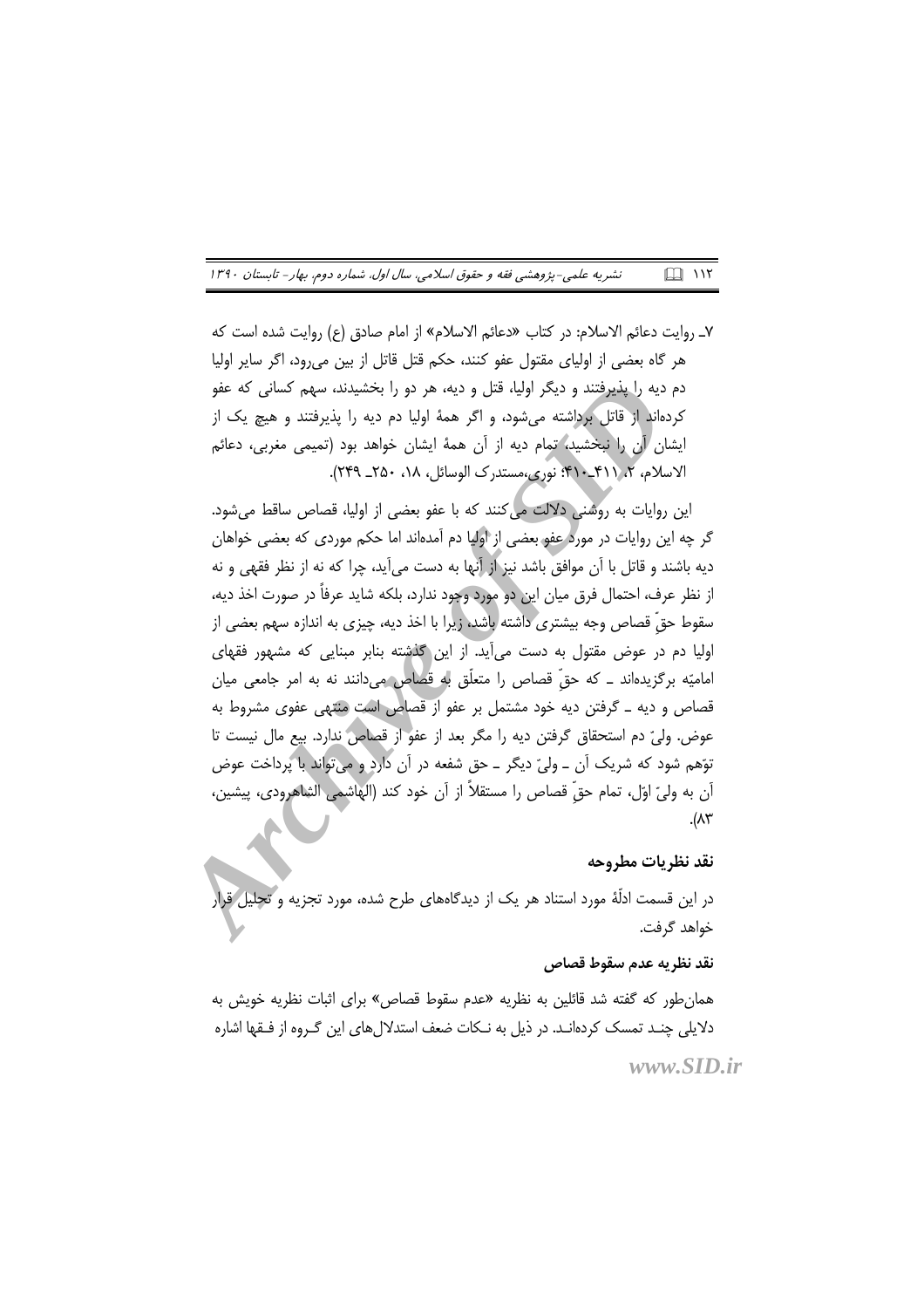مى شود.

۱ـ همچنان که که گذشت طرفداران نظریه «عدم سقوط قصاص» معتقدند ممکن نیست حقّ قصاص همچون حق خیار قائم به مجموع باشد، زیرا دلیلی بر أن نیست و با حکمت وضع قصاص نيز منافات دارد. اين استدلال قابل پذيرش نيست زيرا:

اولاً در صورت تعدّد اولياً دم هيچ كدام از أنها جداگانه حقّ قصاص ندارند و عدم دليل برای عدم جواز قصاص کافی است، زیرا نسبت میان اینکه حقّ قصاص قائم به مجموع باشد یا قائم به فرد فرد ورثه به طور جداگانه، نسبت اقل به اکثر است و در این میان آنچه که زايد بر مقدار متيقَّن است مشمول ادلَّهٔ حرمت قتل است. مقدار متيقَّن در اينجا عبارت است از: «جواز قصاص در صورتی که مجموع وارثان خواهان آن باشند» و بر این اساس استقلال هر یک از ورثه در داشتن حقّ قصاص جایز نخواهد بود و در صورت عفو یا گرفتن دیه از سوی بعضی از ورثه، دیگر وارثان حقّ قصاص نخواهند داشت.

ثانياً: اين استدلال كه اگر حقٌّ قصاص قائم به مجموع باشد، با حكمت وضع قصاص منافات دارد، بسیار عجیب می نماید، زیرا از کجا معلوم که حکمت وضع قصاص، استقلال هر یک از ورثه در داشتن این حق است؟ بلکه شاید بتوان گفت، قرار دادن چنین حقی برای مجموع ورثه، با حکمت حفظ دما و همچنین با باب ارث مناسبت دارد. چنانکه در دیگر حقوقی که از مورّث به ورثه منتقل میشود نیز چنین است و این حق اگر چه فرض شود ابتدائاً برای ورثه جعل شده است، اما بدون هیچ اشکالی این حق به عنوان آرث برای ایشان قرار داده شده است.

ثالثاً: گفته شده است، لازمه اینکه حقّ قصاص را قائم به مجموع ورثه بدانیم آن است كه اگر يكي از ايشان جداگانه اقدام به قصاص جاني كند، بايد محكوم به قصاص شود. اين سخن نيز تمام نيست، چرا كه حتّى بنا بر قول به عدم جواز استقلال در حقّ قصاص، برخي فتوا دادهاند که اگر یکی از ورثه مستقلاً اقدام به قتل جانی کند، حکم به قصاص او نمي شود. شهيد ثاني در «غايهالمراد» مي نويسد: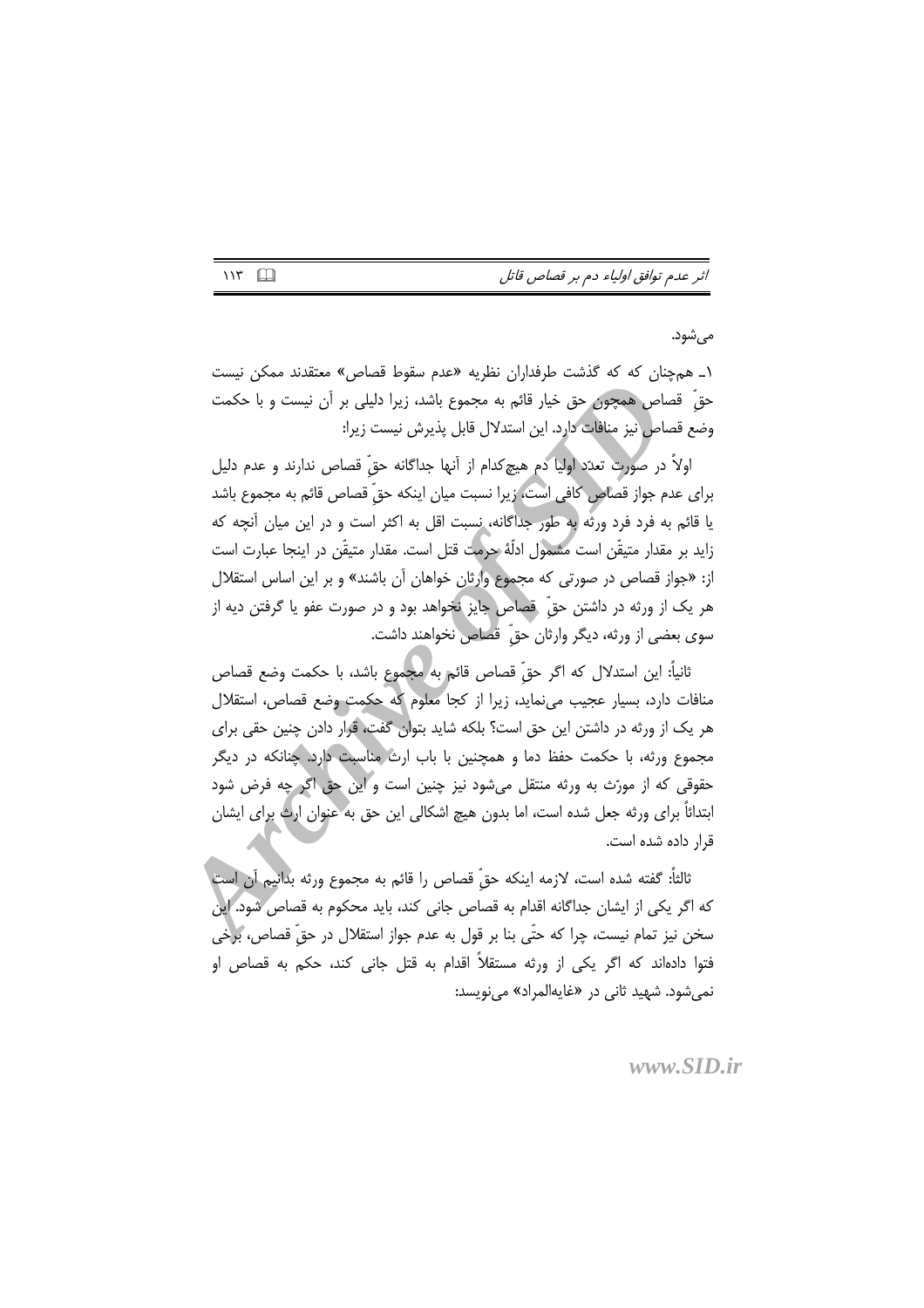«بر این دو قول دو حکم تفریع میشود: تعزیر قاتل یا عدم تعزیر او، نزد ما نزديکتر به واقع آن است که حکم به قتل او نشود زيرا سهمي از خون مقتول (جانی) نسبت به قاتل (ولی دم) هدر بوده است، علاوه بر این قتل مورد شبهه نیز بوده است، چرا که فقهای مدینه و شیخ طوسی استقلال هر یک از ورثه را در حقّ قصاص جایز دانستهاند و فقط در اباحه سبب شبهه است» (شهید ثانی و شهید اول، غايەالمداد، ۴، ٣٢٣).

٢ـ دلالت انحلالي أيه و اثبات حقَّ قصاص مستقلاً براي هر يک از ورثه، جاي اشكال دارد بلكه ممنوع است. زيرا:

اولاً م توان ادعا کرد که آیه از این جهت در مقام بیان نیست تا به اطلاق «ولیّ» نسبت به هر یک از ورثه مستقلاً تمسک کرد. آیه فقط درصدد بیان سلطنت ولیّ است به مقدار جنايت نه بيشتر و به همين جهت به دنبال أن أمده است: «فلا يسرف في القتل». به عبارت ديگر در اين آيه فقط اين نكته بيان شده كه ولي دم حقّ قصاص دارد امّا اينكه آيا این حق مطلق است یا به شروط و قیودی مقیّد است<mark>،</mark> بیان نشده است، از این رو آیه اطلاقی ندارد. (حاجی دهآبادی، ۱۳۸۷: ۳۶۴). ثانیاً می توان ادعا کرد که حقی که آیه جعل کرده بر عنوان «وارث» جعل نشده بلكه بر عنوان «وليّ» جعل شده و وليّ به معنى كسى است كه برای او ولایت و سلطنت جعل شده باشد. پس هرگاه احتمال داده شود که حقّ مجعول یک حق است که برای مجموع جعل شده است، عنوان ولیّ صدق نمی کند مگر بر مجموع نه بر یک ورثه، بر این اساس انحلال محرز نیست.

ثالثاً: می توان ادعا کرد که از تعبیر ولیّ به معنای وارث چنین به دست می آید که اگر چه این حق در حال حیات از آن میّت نبوده است، امّا در طول مرگ برای او قرار داده شده است و از او به ورثهاش منتقل می شود، زیرا این حق به عنوان ارث برای آنان ثابت و این به معنی انتقال از میّت به آنان است. در برخی از روایات آمده است اگر مقتول بدهی داشته باشد و مالی نداشته باشد، بدهی او از دیهاش پرداخت می شود (حر عاملی، پیشین، ۱۸، ۳۶۴). در برخی دیگر از روایات آمده است که اگر کسی به ثلث مالش وصیت کند سپس کشته شود، وصيت او ثلث ديه را نيز شامل مي شود (همان، ١٩، ٢٨٤\_٢٨۵). در روايتي ديگر آمده است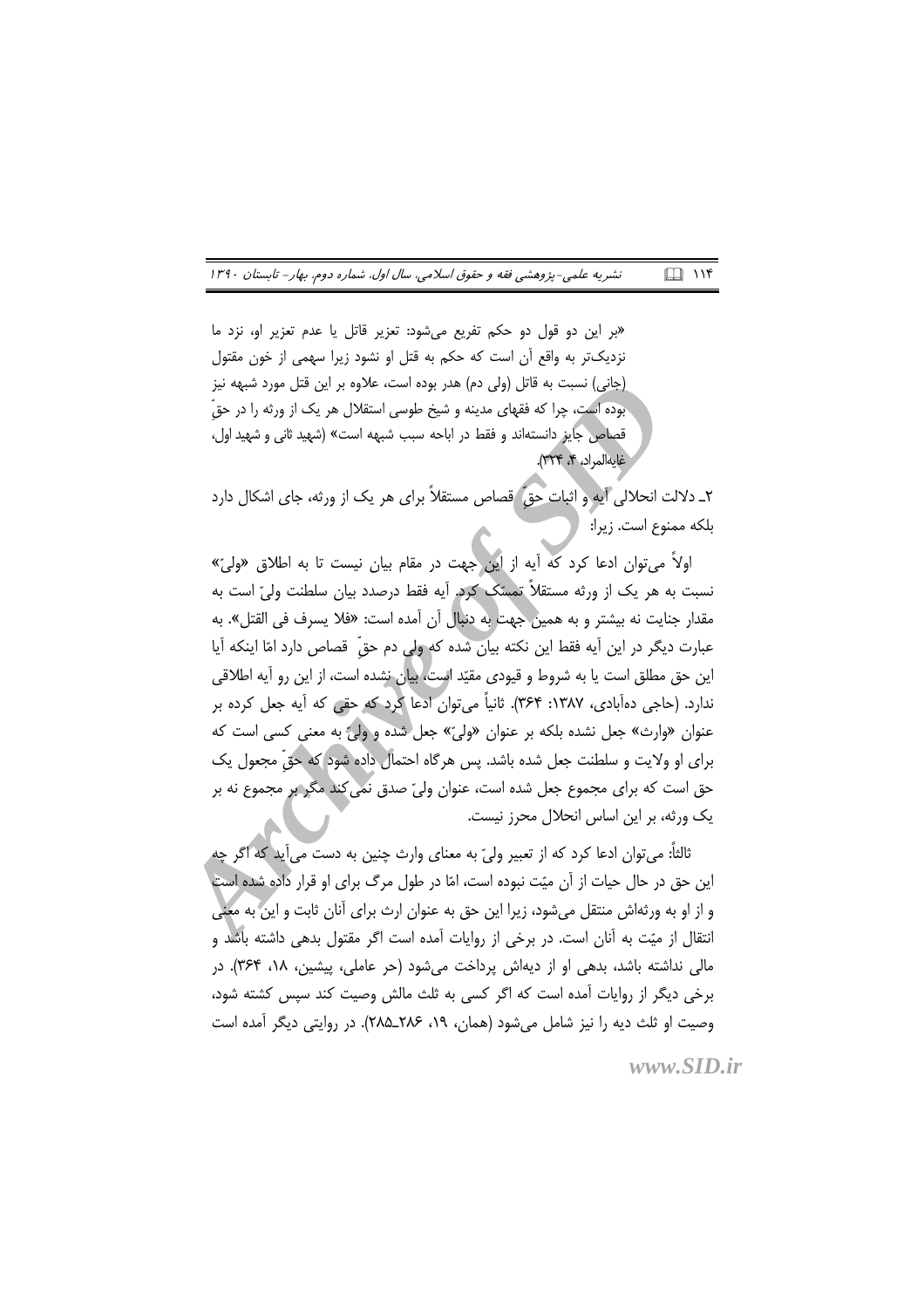كه مقتول به ديهٔ خود سزاوارتر از ديگران است (همان، ٢٩، ١٢٣). مدلول اين روايات بدان معنا است که دیهٔ قتل نیز از اوّل برای میّت جعل شده است و سپس از او به وراث منتقل می شود، لذا به مقتضای استظهار یاد شده، حقّ قصاص نیز باید این گونه باشد، دست کم می توان این نکته را قرینهای برای دلالت آیه بر معنای مذکور دانست یا می توان گفت با توجه به این نکته، آیه اجمال پیدا می کند و دلالتی برخلاف معنای یاد شده نخواهد داشت.

بدین ترتیب روشن می شود که استدلال به آیه برای اثبات قول مشهور ناتمام است، زیرا اگر ادعا نشود كه ظهور أيه در انتقال حقّ قصاص از ميّت به همهٔ اوليا دم است، دست كم ظهوری در خلاف این معنا نیز ندارد و در این صورت، همان گونه که اشاره شد، ادلّهٔ حرمت قتل مرجع خواهد بود (الهاشمي الشاهرودي، پيشين، ٧٨).

٣ـ اين سخن كه در قصاص نفس، حق نخست براي وليّ به معناي وارث، جعل شده است و در نتیجه این حق برای هر یک از وارثان، به صورت مستقل وجود دارد و مانند حقّ خیار نیست که یک حق برای مجموع ورثه بوده و از میّت به آنان منتقل شده باشد، نتایج و لوازمي دارد كه از نظر فقهي نمي توان به آنها ملتزم شد، از جمله:

اؤلاً براساس این تقریب باید میان قصاص نفس و قصاص اطراف قائل به تفصیل شد؛ در قصاص نفس، حق را از آن فرد فرد اولیا دم به طور جداگانه و در قصاص اطراف حق را از أن مجموع اوليا دم دانست.

ثانياً در حقّ قصاص نفس نيز به ناچار بايد ميان وارث بلافصل مقتول و وارث با واسطه او قائل به تفصیل شد، بدین معنا که اگر ولیّ مقتول وارث بلافصل او باشد در این صورت مستقلًّا حقٍّ قصاص خواهد داشت امّا اگر وارث بلاواسطه اتفاقاً قبل از قصاص فوت كرده و حقّ قصاص از او به ورثهاش انتقال یافته باشد و ورثه نیز متعدّد باشند، در این صورت، حقّ قصاص از آن مجموع ورثه خواهد بود نه فرد فرد آنان به طور مستقل.

ثالثاً براساس تقریب یاد شده، در مواردی لازم می]ید که در قصاص نفس دو گونه حق برای ورثه قائل شد؛ برخی را مستقلًّا و برخی را مجموعاً و مشترکاً دارای حقٌّ قصاص دانست، مثلاً اگر مقتول دو ولی داشته باشد و یکی یا هر دو قبل از قصاص فوت کنند و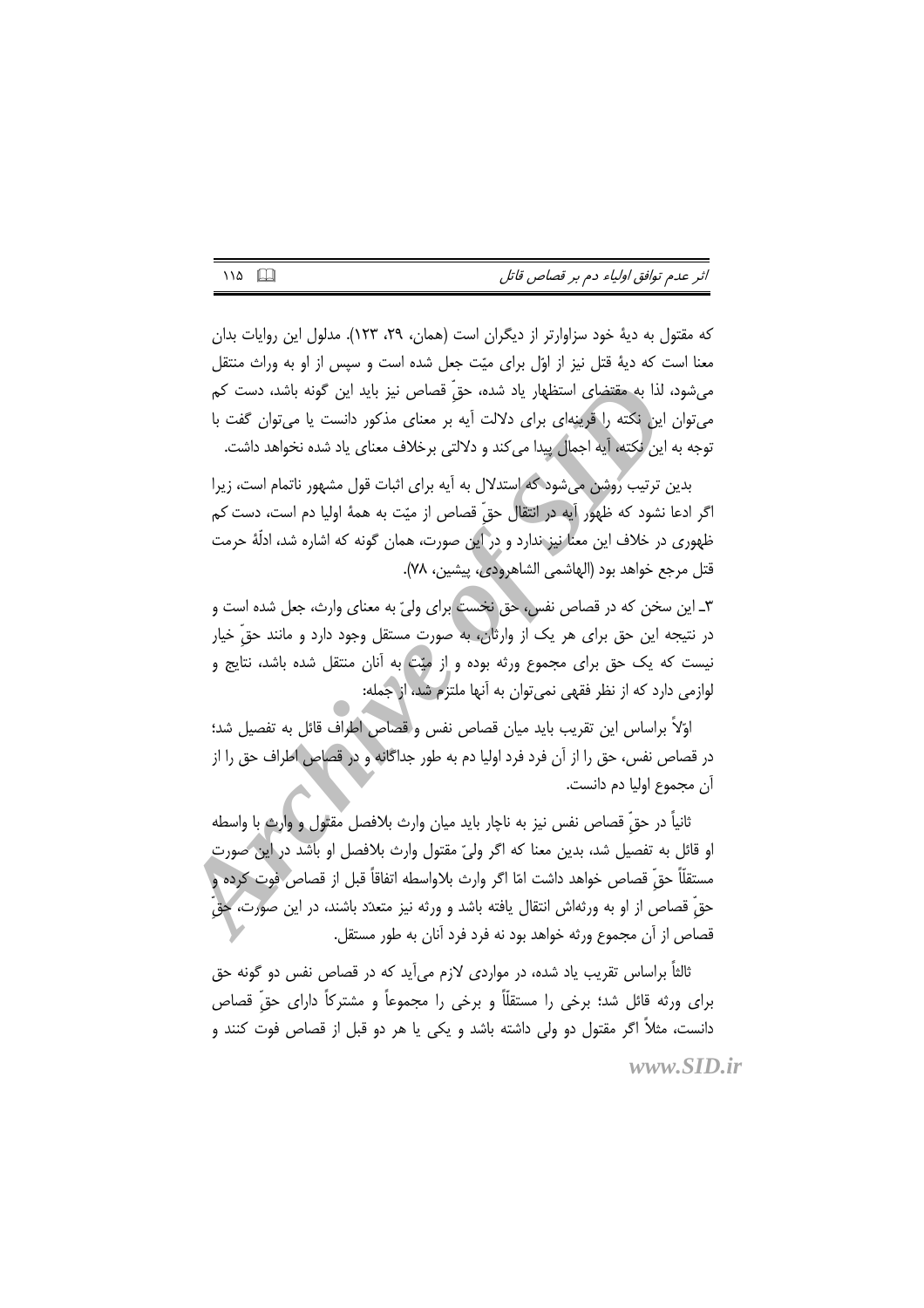نشریه علمی-پژوهشی فقه و حقوق اسلامی، سال اول، شماره دوم، بهار- تابستان ۱۳۹۰  $\Box$   $\cup$ 

یکی از آن دو، یک وارث و دیگری ورثهٔ متعدّدی داشته باشد، در این حالت وارث ولی اوّل مستقلاً حقَّ قصاص دارد لكن ورثهٔ ولى دوم مجموعاً چنين حقَّى را دارند.

۴\_ فقها به هیچ یک از این تفصیل ها ملتزم نشدهاند بلکه التزام به چنین تفصیل هایی، ممکن نيست؛ زيرا اين گونه تفصيلها، خلاف ارتكاز فقهي و متشرّعي و خلاف سيرهٔ عملي است. استیفای حق قصاص و موارد مبتلا به آن امر نادری در خارج نیست و اگر برخی از این تفصيلها از نظر فقهي ثابت مي شد، به روشني نزد متشرعان انعكاس مي يافت (همان، ٧٩). حاصل أنكه التزام به اين گونه تفصيلها حتّى در مورد اوّل ــ تفصيل ميان قصاص نفس و قصاص اطراف ــ بسیار مشکل است تا چه رسد به موارد بعدی و تفصیل میان اولیا دم در قصاص نفس.

هـ طرفدارن نظريه «عدم سقوط قصاص» براي اثبات نظر خويش و ردّ روايات مورد استناد مخالفان، سه وجه را متصور شدهاند:-

اولاً: به چند گونه این دو دسته از روایات را جمع کردهاند، از جمله:

ـ روايات دالٌ بر سقوط قصاص با عفو بعضي از اوليا دم، حمل بر استحباب مي شوند. (طباطبايي، رياض المسائل، ١۶، ٣٠٨؛ مجلسي دوم، ملاذ الأخيار، ١۶، ٣۵٩؛ مرعشي نجفي، پیشین، ۲، ۴۰۸).

اشكال اين جمع أن است كه اين گونه جمع كردن در باب اوامر و تكاليف درست است نه جایی که مفاد دلیل، حکم وضعی مثل ثبوت یا سقوط قصاص باشد. علاوه بر این، تعبیر «سقط الدم و تصير ديه» صريح است در سقوط حق، بنابراين چگونه مي توان آن را حمل بر استحباب كرد؟! «سقوط»، فعل مكلَّف نيست تا بتوان أن را حمل بر استحباب كرد، حمل سقوط بر استحباب چه معنایی خواهد داشت؟! (الهاشمی الشاهرودی، پیشین، ۸۵) بطلان این گونه جمع واضح و روشن است.

ـ اخبار سقوط بر این فرض حمل شوند که کسی که خواهان قصاص است سهم دیه عفو کنندگان را به اولیای قصاص شونده نیردازد (نجفی اصفهانی، پیشین، ۳۰۶؛ شیخ طوسی،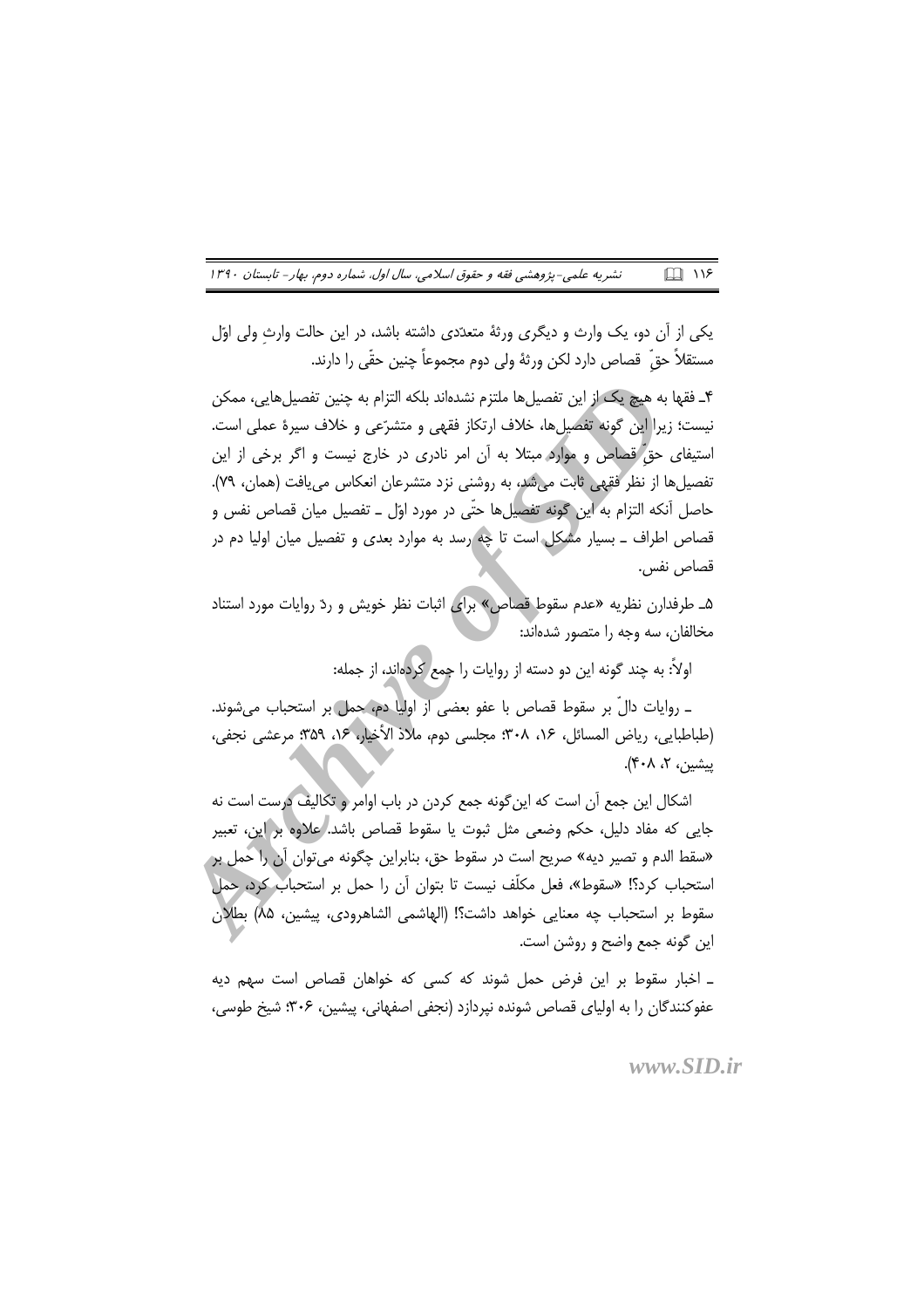الاستبصار، ۴، ۲۶۳). یا بر این فرض حمل شوند، کسانی که خواهان قصاص هستند به محض عفو بعضی از اولیا دم، به دیه رضایت دهند (نجفی اصفهانی، پیشین، ۳۰۷ ؛ فاضل هندي، پيشين، ۱۵۶).

اشكال اين وجوه جمع أن است كه اين نوع جمع كردن نوعي تأويل بدون شاهد است. علاوه بر این، خلاف ظهور روایات مذکور است که ناظر به خود حق هستند که ساقط می شود یا ناظر به خود قصاص هستند که مرتفع شده و به دیه تبدیل می شود. این روایات به هیچ وجه ناظر به عمل دیگر اولیا دم در مقام استیفا نیست که به دیه راضی می شوند یا سهم عفوكنندگان را به قصاص شونده برم گردانند (الهاشمی الشاهرودی، پیشین، ۸۵).

ـ اخبار سقوط حمل شوند بر اينكه قصاص به مقدار سهم عفوكنندگان و نه ديگر اوليا دم، مرتفع میشود، بنابراین عفوکنندگان بعد از عفو، حق مطالبهٔ قصاص را ندارند (نجفی اصفهاني، پيشين، ٣٠٧\_٣٠۶؛ فاضل هندي، پيشين، ١۵۶). برخي اين وجه جمع را بسيار خوب و بجا دانستهاند (حسینی عاملی، پیشین، ۹۸).

اشکال این وجه جمع آن است که آنچه در این روایات آمده عنوان «برداشته شدن قتل» و «سقوط خون» و تبديل شدن آن به ديه است و اين تعبير به صراحت سقوط حقّ قصاص را می ساند. افزون بر این، قصاص و خون، قابل تجزیه و تبعیض نیست، همانا دیه قابل تبعيض و تجزيه و تسهيم است، از اين رو گفته نميشود سهم اين ولي از قصاص يا قتل چقدر است بلکه گفته میشود سهم او از دیه چقدر است. بنابراین وجوه جمع مذکور که در سخنان فقها آمده است، حاصلی ندارد.

ثانياً تعارض ميان اين دو دسته از اخبار، تعارض ميان «حجّت» و «لاحجّت» است، زيرا دستهای که دلالت بر سقوط حقٌّ قصاص دارند، مورد اعراض فقها واقع شده و کسی به مضمون أنها فتوا نداده است و اعراض فقها موجب سستی خبر و سقوط آن از حجیّت می شود، بر این اساس چنین اخباری توانایی معارضه با حجّت (اخبار دستهٔ اوّل) را ندارند (نجفي اصفهاني، پيشين، ٣٠٧).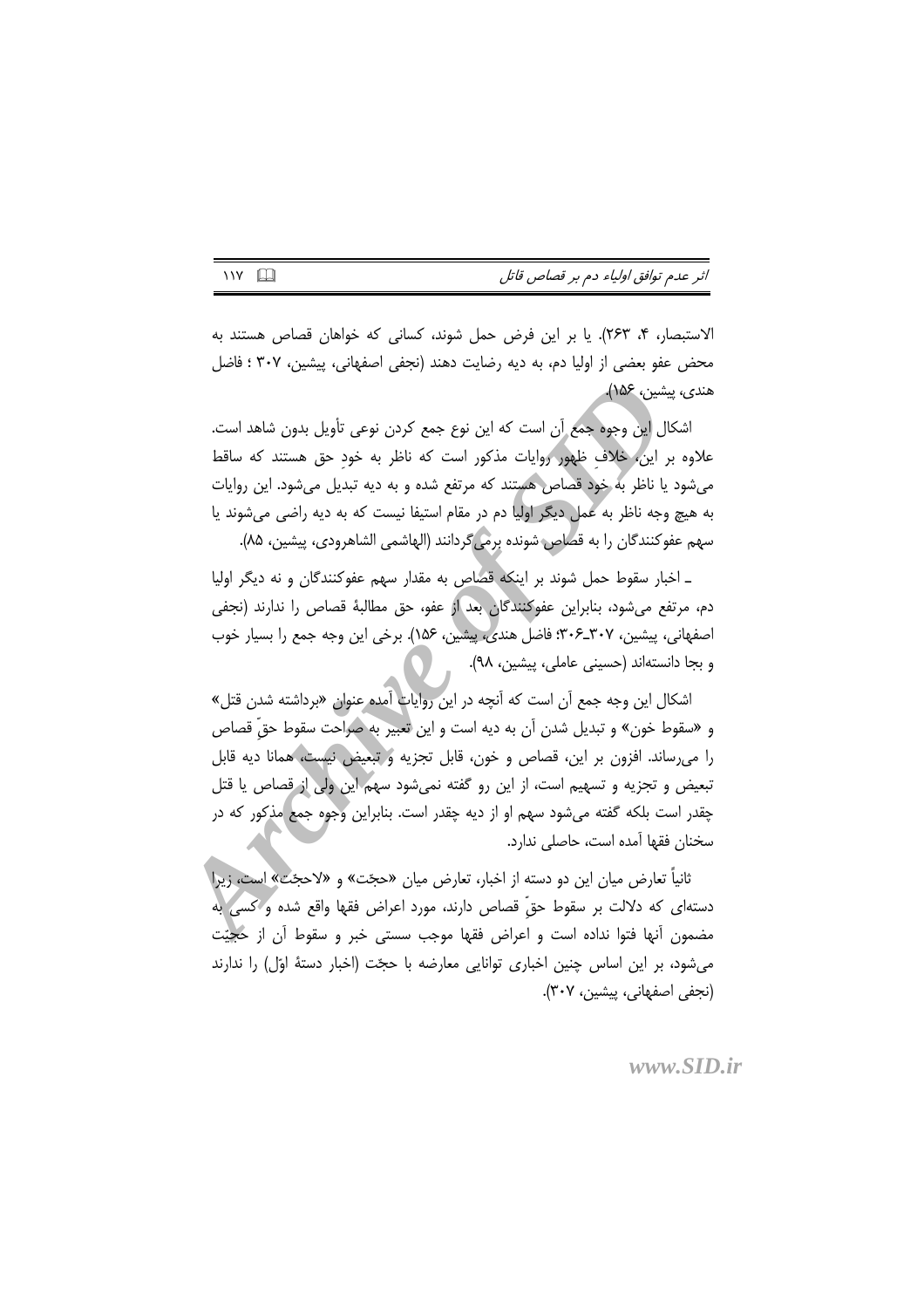$\Box$   $\Box$ نشریه علمی-پژوهشی فقه و حقوق اسلامی، سال اول، شماره دوم، بهار – تابستان ۱۳۹۰

قبول این نظر، اوّلاً متوقف قبول این کبری است که اعراض فقها از خبری، موجب وهن خبر و سقوط آن از حجیّت می،شود. ثانیاً متوقف بر احراز صغرای آن است یعنی محرز باشد كه مشهور فقهاى قديم از اين اخبار اعراض كردهاند. به صرف اينكه اكثر يا همهٔ آنان قائل به عدم سقوط قصاص شدهاند نمی توان چنین فهمید که از این اخبار اعراض کردهاند، چه بسا به دلایل دیگری قائل به آن قول شده باشند. خصوصاً آنکه ایشان به نقل اخبار دسته دوم در كتب خُود اهتمام داشتهاند (الهاشمي الشاهرودي، پيشين، ۸۴). عبارت شيخ طوسي در «استبصار» صراحت دارد که وی از این اخبار اعراض نکرده و به آنها عمل میکرده است.' افزون بر این، تعدّد این دسته از روایات و درستی اسناد آنها و استناد آنها به ائمه متعدّد، اجمالاً موجب حصول قطع یا اطمینان به صدور بعضی از این روایات از ائمه معصومین میشود، بنابراین سند این روایات و لو اجمالاً، قطعی است و با این حال روشن است که موضوعی برای مسأله سقوط سند از حجیّت به واسطهٔ اعراض فقها، باقی نمی،اند.

ثالثاً برخی از طرفداران این نظریه، روایات مورد استناد قائلین به نظریه «سقوط قصاص» را حمل بر تقيّه كردهاند، چرا كه آنها معتقدند حكم به سقوط قصاص نزد عامّه، مشهور بوده است (نجفی اصفهانی، پیشین، ۳۰۷؛ مجلسی دوم، پیشین، ۳۵۹). در جای خود ثابت شده است که در موارد تعارض مستقر میان دو خبر، دو مرجّح در طول هم وجود دارد که یکی بر دیگری مقدّم است، نخست موافقت با کتاب و دوم مخالفت با رأی عامّه. امّا در این مسأله هر دو مرجّح یاد شده بر صحیحهٔ ابی وأاد منطبق است. بنابراین گفته می شود که اين صحيحه مقدّم بر روايات سقوط است، چرا كه هم با اطلاق آيه «.. و جعلنا لوليّه

۱ـ شیخ طوسی پس از ذکر اخبار می;نویسد: «پس میان این اخبار و خبر اوّل [مراد خبر ابی|لعباس است که می6وید: لیس للنساء عف و لا قود] تنافى وجود ندارد، به دو وجه؛ وجه نخست: ما مى توانيم اين اخبار را تخصيص بزنيم و بگوييم كه هر كـس سـهمى در ديـه دارد حقّ عفو خواهد داشت مگر زن باشد، بنابراین زن حق عفو و قصاص ندارد. وجه دوم: این اخبار متضمن جـواز عفـو اولیـا اسـِت و زن، ولي مقتول نيست؛ زيرا وليّ كسي است كه حقّ مطالبه قصاص يا ديه را دارد و زن چنين حقـي را نـدارد، هـر گـاه كـه زن ولـي نباشد، روایت ابوالعباس با دیگر روایات منافاتی نخواهد داشت. امّا توجیه مضمون این روایت که میگویند: «هرگاه بعضی از اولیـا دم عفو کنند، حکم قتل از جانی برداشته شده و به دیه تبدیل میشود» آن است که فقط در صورتی قصاص به دیه تبدیل مـیشـود کـه قصاص کننده، سهم دیه عفوکننده را به قصاصشونده نپرداخته باشد، زیرا وی تا این سهم را نپـردازد بـه هـیچ وجهـی حـقّ قـصاص ندارد» (شیخ طوسی، پیشین، ۲۶۳).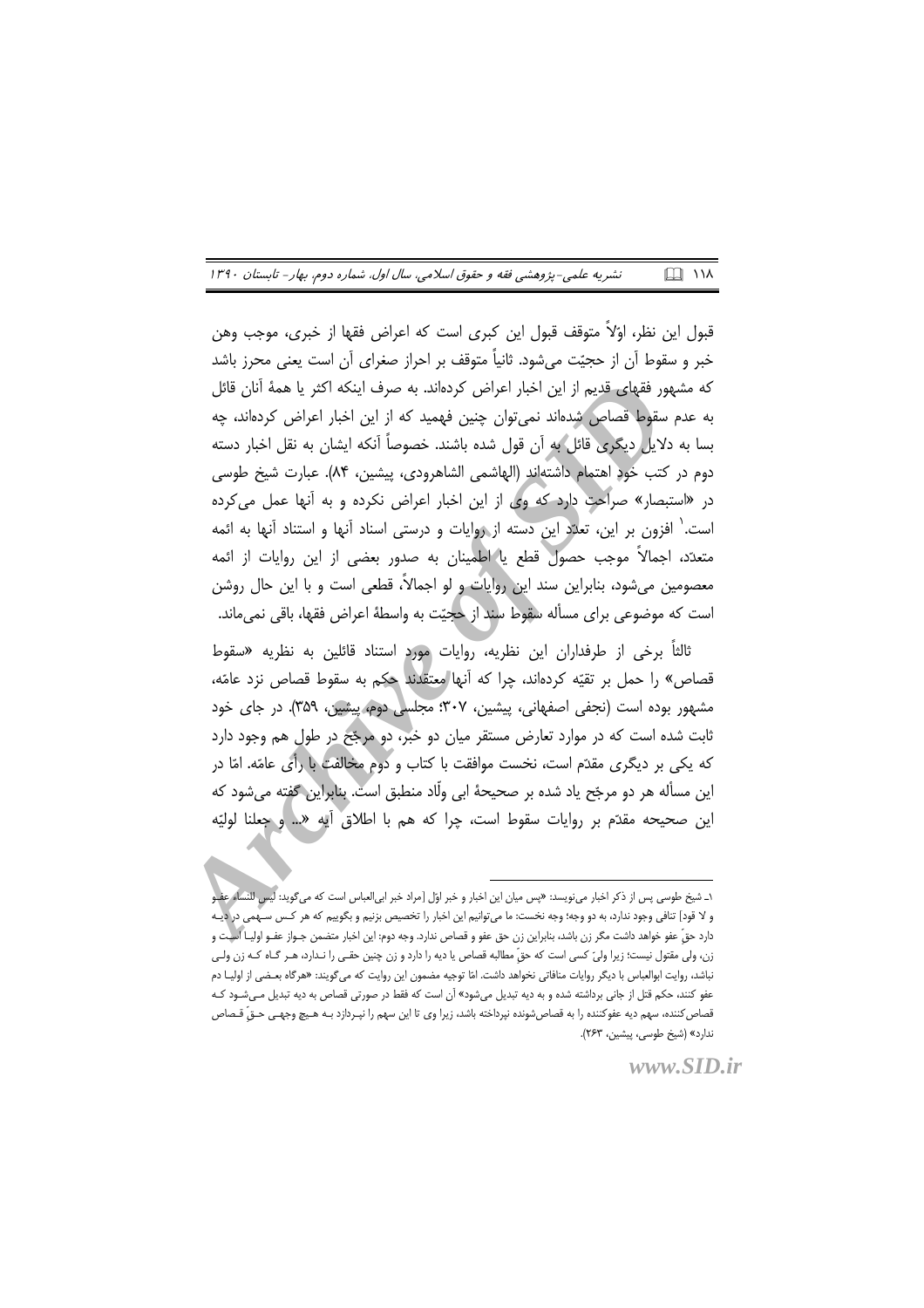سلطاناً» \_ بنابر انحلال \_ موافق بوده و هم با رأى مشهور نزد عامّه كه قائل به سقوط قصاص هستند، مخالف است.

این وجه نیز محلِّ اشکال است، زیرا این ترجیح مبتنی بر عدم حصول قطع یا اطمینان به صدور پارهای از روایات سقوط است. در حالی که کثرت این روایات و صدور آنها از ائمه متعدّد و درستی سند آنها، از اموری است که دست کم موجب اطمینان اجمالی به صدور برخی از آنها می شود. در این صورت ترجیح سندی موضوعیّت ندارد، بلکه خبر معارض با أنها از حجيّت ساقط مي شود چرا كه مخالف با دليل قطعي الصدور است. البتّه اگر علم داشته باشیم که این روایات یا دست کم برخی از آنها از روی تقیّه صادر شده باشند این اشکال وارد نیست، امّا از کجا میتوان به چنین علمی دست یافت؟ صغرای هر دو مرجّح مذکور در اینجا منتفی است؛ امّا مرجّح اوّل، پیش از این گفته شد که دلالت آیهٔ کریمه بر استقلالی بودن حقّ قصاص براي هر يک از ورثه مورد مناقشه است.

مرجّح دوم، اکثر مذاهب عامّه در صورت عفو بعضی از اولیا دم رأی به سقوط حقّ قصاص دادهاند. در «مبسوط» شیخ طوسی آمده است، عامّه ادعا کردهاند در این مورد اجماع صحابه وجود دارد: *«وقتي دو نفر حقّ قصاص داشته باشند و يکي از آن دو از قصاص صرف* نظر كند، طبق مذهب ما، فقط حقّ او ساقط می شود، امّا حقّ قصاص برادرش ساقط نمې شود و او مې تواند پس از پرداخت سهم عفوکننده به اولیایي قاتل، او را قصاص کند. بعضی از فقهای عامّه قائلند حقّ هر دو ساقط می شود و ادّعا کردهاند که صحابه بر این رأی اجماع داشتهاند، روشن کردیم که ما مخالف این رأی هستیم. فقهای عامّه می گویند: در صورت عفو یکی از اولیا دم، حقّ آنکه عفو نکرده در دیه ثابت است، امّا حقّ عفوکتنده در ِ قصاص ساقط است، اگر به شرط گرفتن مالی یا به طور مطلق عفو کرده باشد، حقّ او دار مال ثابت است، و اگر مجاناً عفو كرده باشد، حقّ مالى او نيز ساقط است (شيخ طوسى، المبسوط، ٧، ٥۵).

با این همه، رأی مذهب مالک و دیگر فقهای مدینه در عصر امام صادق (ع)، این است كه با عفو بعضي از اوليا دم قصاص ساقط نمي شود. برخي از ايشان مي گويند: قصاص مطلقاً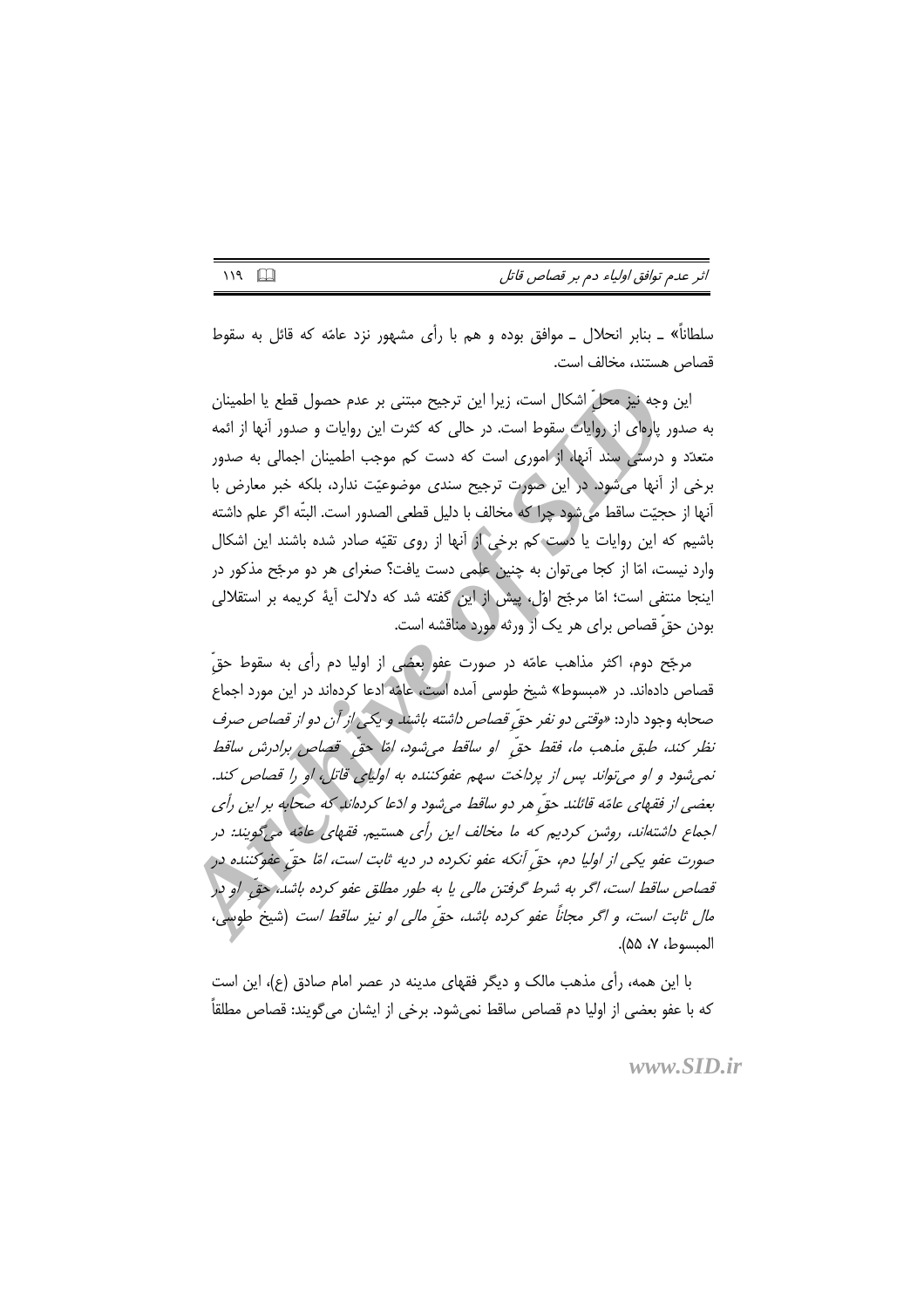نشریه علمی-پژوهشی فقه و حقوق اسلامی، سال اول، شماره دوم، بهار- تابستان ۱۳۹۰  $\Box$   $\vee$ 

ساقط نمي شود و برخي ديگر مي گويند: در صورتي كه وليّ نزديکتر خواهان قصاص باشد، و وليِّ دورتر عفو كرده باشد، قصاص ساقط نمي شود (ابن قدامه، المغني، ٩، ۴۶۴؛ الجزيري، كتاب الفقه على مذاهب الأربعه و مذهب أهل البيت، ۵، ٣٩٢\_٣٩٢). عباراتي از ابوحنيفه نيز وجود دارد که نشان می دهد رأی او نیز فی الجمله بر استقلالی بودن حقّ قصاص برای هر يک از ورثه است (كاساني حنفي، بدائع الصنائع، ٧، ٢۴٢). مذهب اهل ظاهر از مذاهب عاَّمه نيز قائل به استقلال مطلق هر يک از اوليا دم نسبت به حقّ قصاص است (الأندلسي، پیشین، ۴۸۲). مذهب فقهی رایج در عصر امام صادق (ع) که صحیحهٔ ابی ولّاد از او نقل شده است، مذهب مالکی در مدینه و پس از آن مذهب ابوحنیفه در عراق بوده است. دو مذهب شافعی و حنبلی بسیار متأخر از عصر امام صادق (ع) بودهاند، براین اساس احتمال نمی رود که روایات فراوانی که از امام باقر (ع) و امام صادق (ع) ــ چه رسد به امام علی (ع) ــ صادر شده و دلالت بر سقوط حقٍّ قصاص با عفو بعضي از اوليا دم دارند، براساس تقيّه از دو مذهب شافعی و حنبلی باشد. میزان آن است که مذهب رایج میان اهل سنت در عصر امام صادق (ع) خصوصاً در مدینه منوّره که محلّ سکونت امام صادق (ع) بوده است در نظر گرفته شود و همان طور که اشاره شد مذهب رایج در میان اهل سنّت در عصر امام صادق (ع)، مذهب مالكي بود كه براساس أن اگر عفوكننده از لحاظ درجهٔ قرابت یا استحقاق، پايينتر از غيرعفوكننده باشد، حقّ قصاص ساقط نخواهد شد. لذا نتيجه معكوس مىشود و صحيحهٔ ابی ولّاد مطابقت بيشتري با رأى عامّه خواهد داشت و روايات سقوط مطلق مخالف مذهب عامّه خواهد بود (الهاشمي الشاهرودي، پيشين، ٩۵).

عـ طرفداران «نظريه عدم سقوط قصاص» براي اثبات نظريه خويش به «اصل المتصحاب» نیز استناد کردهاند، لکن این استصحاب جاری نیست، زیرا حالت سابق یقینی، جواز قصاص برای هر یک از اولیا دم نیست، بله جواز قصاص برای مجموع اولیا دم است و این حقّ مجموعی، با صدور عفو از ناحیهٔ یکی از ایشان، ساقط میشود. ثبوت این حق برای هر یک از اولیا دم، مشکوکالحدوث و مسبوق به عدم است، و همان گونه که روشن است جریان استصحاب، چنین حقی را نفی می کند نه اثبات را. البتّه اگر فرض شود که حدوث این حق برای هر یک از اولیا دم به طور جداگانه ثابت و محرز است و شک شود در سقوط تعبّدی آن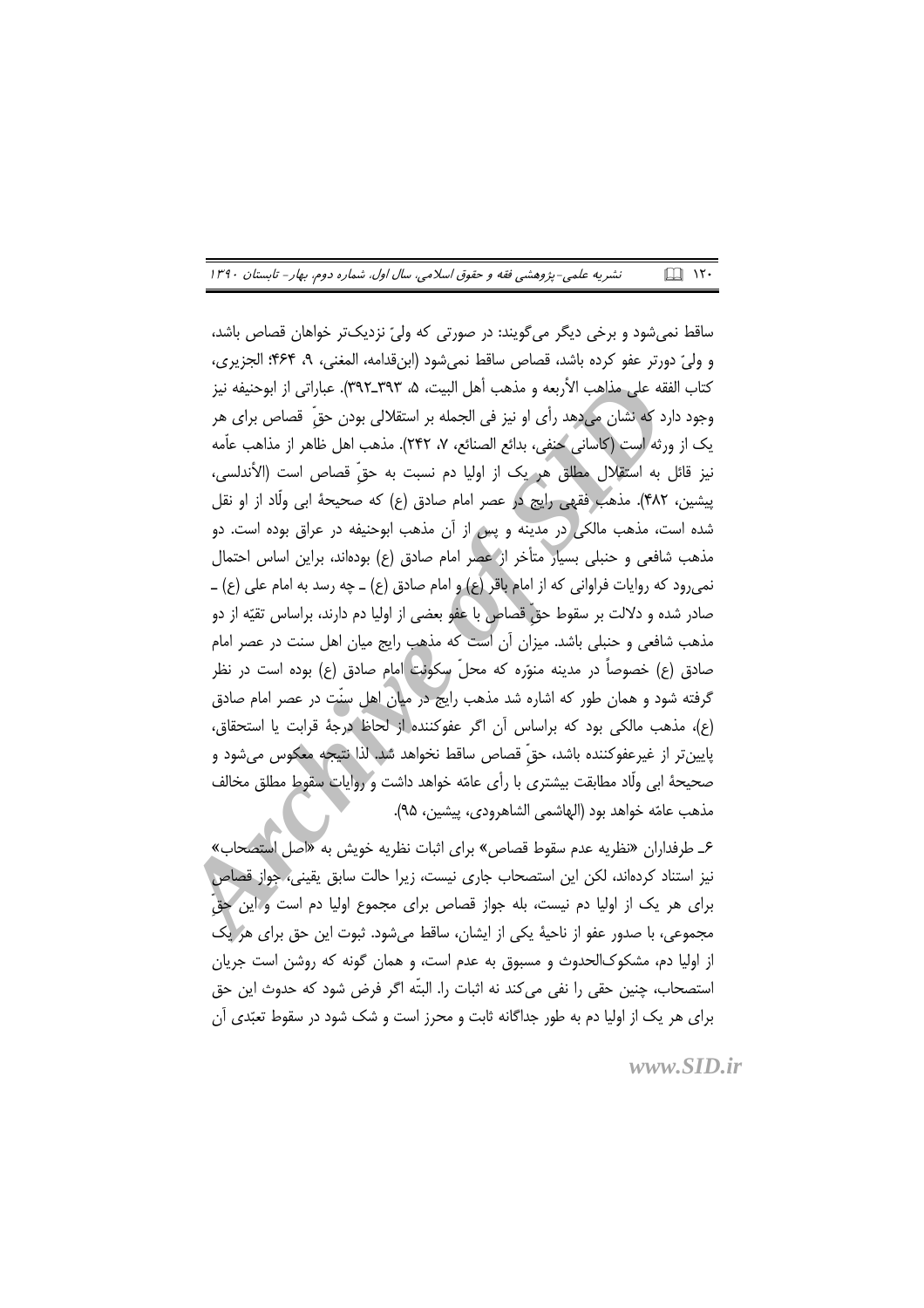اثر عدم توافق اولیاء دم بر قصاص قاتل

بعد از عفو بعضی از اولیا دم، مقتضای استصحاب بقای این حق است (همان،۷۴٪ مرعشی نجفي، پيشين، ۴۱۱).

Y\_ از دیگر استنادات طرفداران این نظریه «اجماع» است، اثبات این حکم با چنین پندار اجماعی، هم از نظر صغری و هم از نظر کبری مورد اشکال است، زیرا همان طوری که قبلاً اشاره شد، تعابیری نظیر «أنّه الأشبه، علی|لأشهر، علی الأظهر» بیانگر آن است که قول به «سقوط قصاص» نیز مشهور است یا دست کم نادر نیست. از سوی دیگر اجماع مذکور، اجماع مدر کی مبتنی بر صحیحه ابی ولّاد است و لذا دلیل جداگانه ای محسوب نمی شود.

## نقد نظريه سقوط قصاص

قائلین به نظریه «عدم سقوط قصاص» به برخی از روایات مورد استناد قائلین به نظریه «سقوط قصاص» از لحاظ سنديّت آيراد وارد نمودهاند. از جمله روايات مورد ايراد «معتبره زراره» است، در سلسله راویان این روایت «علی بن حدید» وجود دارد که مشترک میان ثقه و غیرثقه است و لذا نمی توان به این حدیث اطمینان کرد (موسوی خوئی، معجم رجال الحديث، ١٢، ٣٢٩\_٣٢٩). «مرسلةَ صدوق» نيز از روايات ضعيف است. آيتالله خوئي از قائلین به نظریه «عدم سقوط قصاص» پس از ذکر توضیحاتی پیرامون کتاب «دعائم الاسلام» كه منبع آخرين روايت مورد استناد قائلين به نظريه «سقوط قصاص» است، مى نويسد: «نمى توان به اين كتاب اعتماد كرد» (موسوى خوئي، مبانى تكمله المنهاج، ١، ٢٧۶). همان گونه كه ملاحظه مي شود مخالفان نظريه «سقوط قصاص» تنها برخي از روايات مورد استناد موافقین را مورد خدشه قرار دادهاند و خود بیان داشتهاند که دیگر روایات مورد استناد موافقين از لحاظ سنديّت اشكالي ندارد.

#### نظريه مختار

با ملاحظه نظر موافقان و مخالفان باید گفت که مقتضای جمع میان روایات متعارض در اینجا حکم به تقیید اطلاق روایات سقوط به صحیحهٔ ابی ولّاد است که مورد آن به طلب قصاص از سوی پسر و عفو پدر یا مادر مقتول مربوط می شود. بنابراین، یا باید حکم را به عدم سقوط قصاص در این مورد خاص کرد، یا حداکثر این حکم را به هر موردی که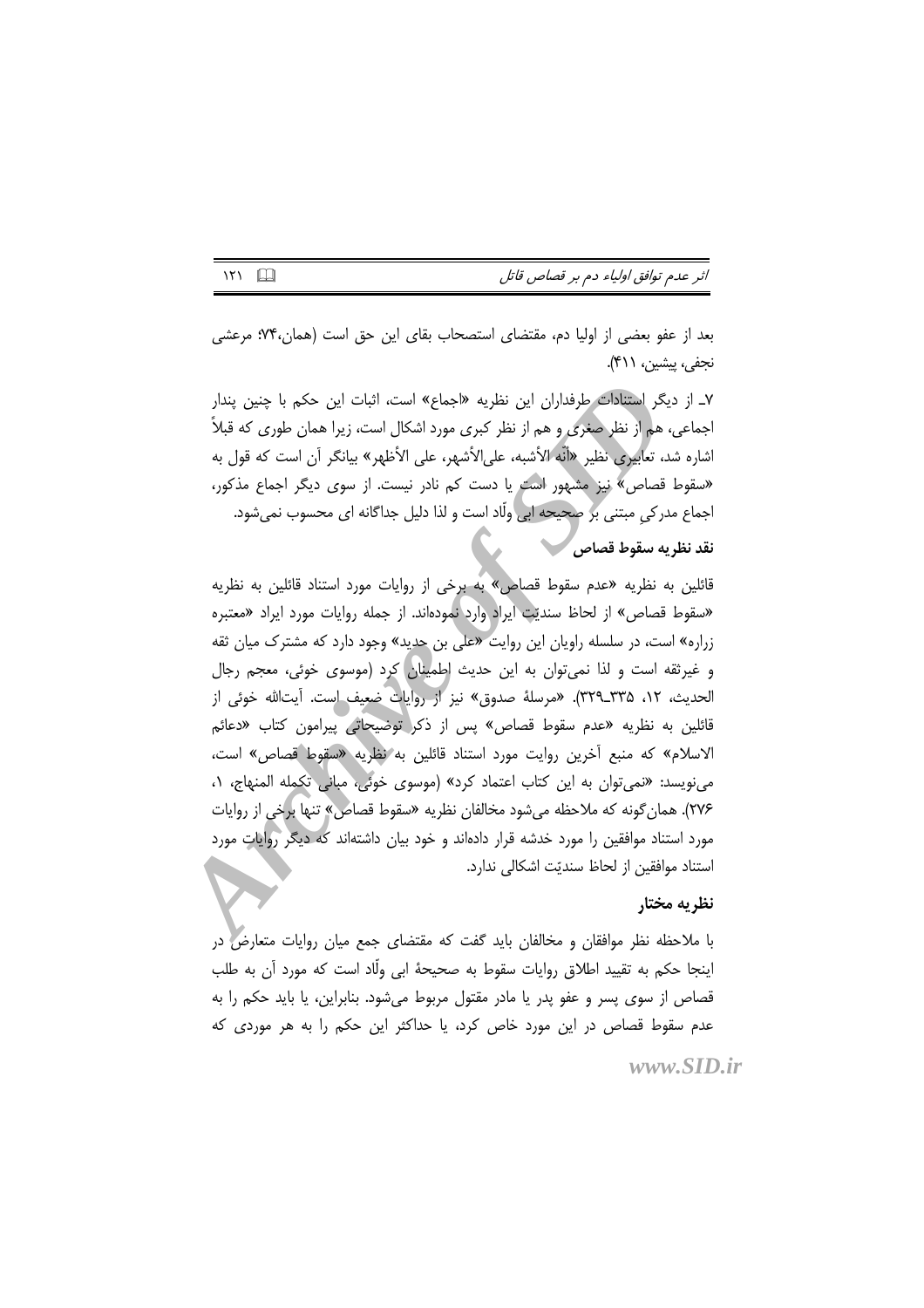نشریه علمی-پژوهشی فقه و حقوق اسلامی، سال اول، شماره دوم، بهار- تابستان ۱۳۹۰  $\Box$   $\Box$ 

قصاص کننده از عفوکننده به مقتول نزدیکتر باشد، تعمیم داد. امّا ارتکاز این نکته که از نظر فقهی احتمال فرق میان مورد صحیح و سایر موارد وجود ندارد و اینکه حقّ قصاص یا برای مجموع ورثه جعل شده یا برای هر یک از آنان مستقلاً و احتمال سومی وجود ندارد، مانع از انجام این گونه جمعها است و تعارض همچنان باقی است. در صورت تعارض به جهت آن که صحیحه ابی ولَّاد موافق با فتوای فقهی عامّهای است که از نظر زمانی و مکانی با آن معاصر بوده [فتوای مالک در مدینه]، حمل بر تقیّه شده است و در نتیجه روایات سقوط مرجح خواهد بود زيرا در ترجيح روايتي به جهت مخالفت با عامّه يا حمل روايتي بر تقيّه به دلیل موافقت با عامّه، زمان صدور روایت یا زمان نزدیک به آن ملاک است و نه فتواهای عامّه که در زمانهای متأخّر از صدور روایت صادر شدهاند. افزون بر این، خود ابی ولّاد روايت ديگري را از امام صادق (ع) نقل كرده است كه دلالت بر سقوط حقَّ قصاص دارد، یعنی او هر دو طرف تعارض را از یک امام نقل کرده است و این امر موجب تضعیف كاشفيّت نقل و خبر او در مقام تعارض مي گردد.

لذا در موردي كه بعضي از اوليا دم عفو (مجاني يا معوّض) كرده باشند، خصوصاً وقتي كه عفوكننده از غيرعفوكننده به مقتول نزديكتر يا همرتبهٔ او باشد، حكم به سقوط قصاص متعيّن خواهد بود، چه از باب عمل به رواياتي كه دلالت بر سقوط حقّ قصاصٍ دارند و چه از باب قاعدهٔ اولیه بعد از فرض تعارض این روایات با صحیحهٔ ابی ولّاد و تساقط هر دو طرف و رجوع به اصل لفظی و عملی که مقتضی سقوط است. اینکه بیشتر فقهای امامیّه رأی به عدم سقوط حقّ قصاص دادهاند ــ چنانکه پیشتر معلوم شد ــ سبب تشکیل اجماع تعبّدی در این مسأله نخواهد شد.

## نتيجه گيري

در پایان به نظر می رسد، اگر در راستای آموزههای قرآنی مبنی بر ترغیب عفو و گذشت از قــصاص، سياست جــنايي مقنّن هم محدوديّت استفاده از اين حق باشــد، اين نــظر تا حــدّود زیادی می تواند یاری گر او باشد. در همین راستا پیشنهاد می شود، ماده ۲۶۴ قانون مجازات اسلامی، در راستای هماهنگی با ماده ۲۶۸ قانون مذکور که مبتنی بر تعلُّق ابتدائی و بالذات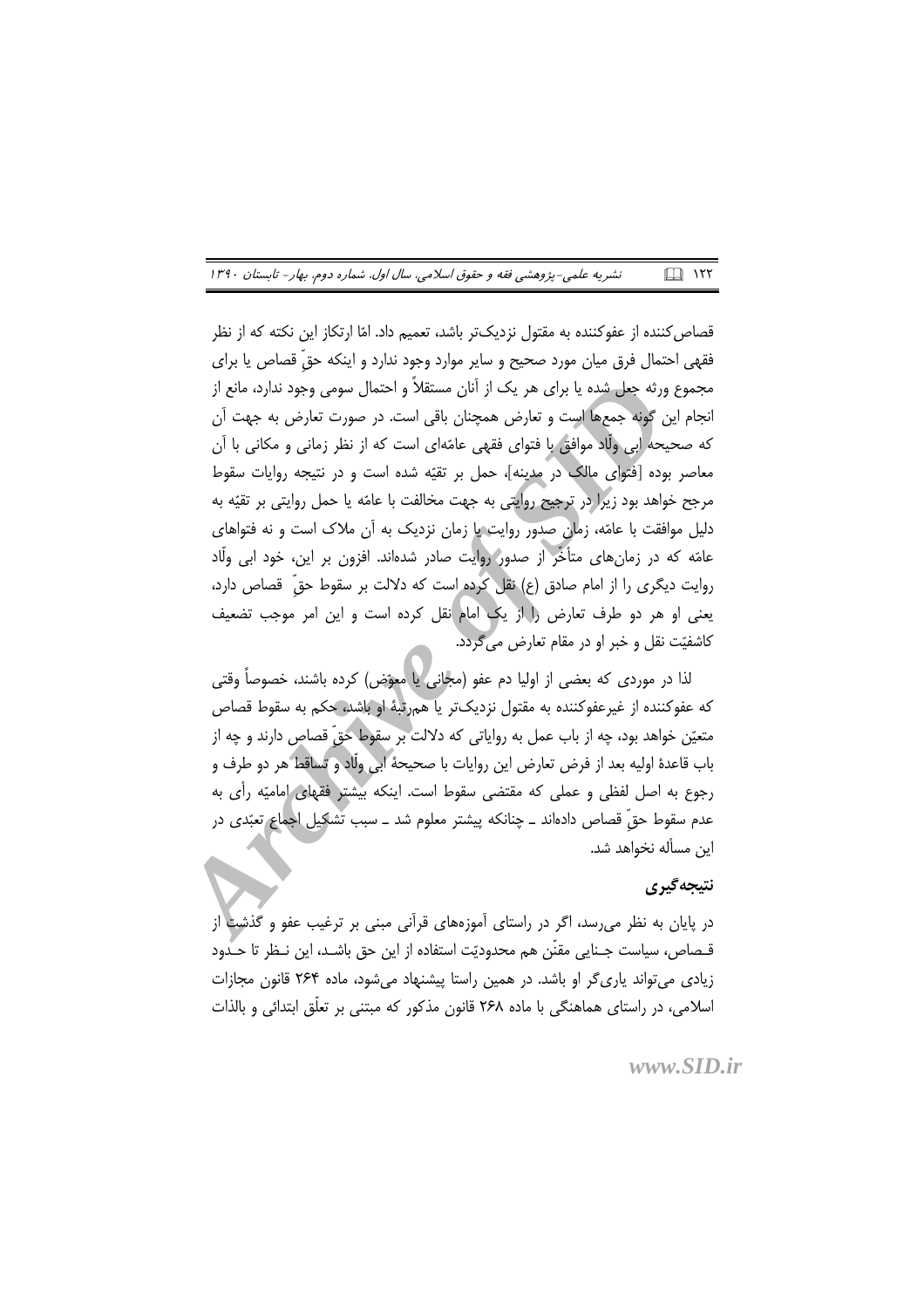حقّ قصاص به مجنىعليه و در نتيجه موروثي بودن حقّ قصاص است، به نحو ذيل اصلاح گر دد:

«ماده ٢٦٤: در صورتي كه اوليا دم متعدّد باشند و بعضي از آنان از حقّ قصاص خود گذشت كرده و برخي خواهان قصاصٍ باشند، حقٍّ قصاص كليّه اوليا دم ساقط مي گردد.

**تبصره:** جانی باید سهم دیه اولیا دمی را که خواهان قصاص بودهاند و یا در قبال دریافت دیه از حقّ قصاص خود گذشت نمودهاند، به آنان پرداخت نماید».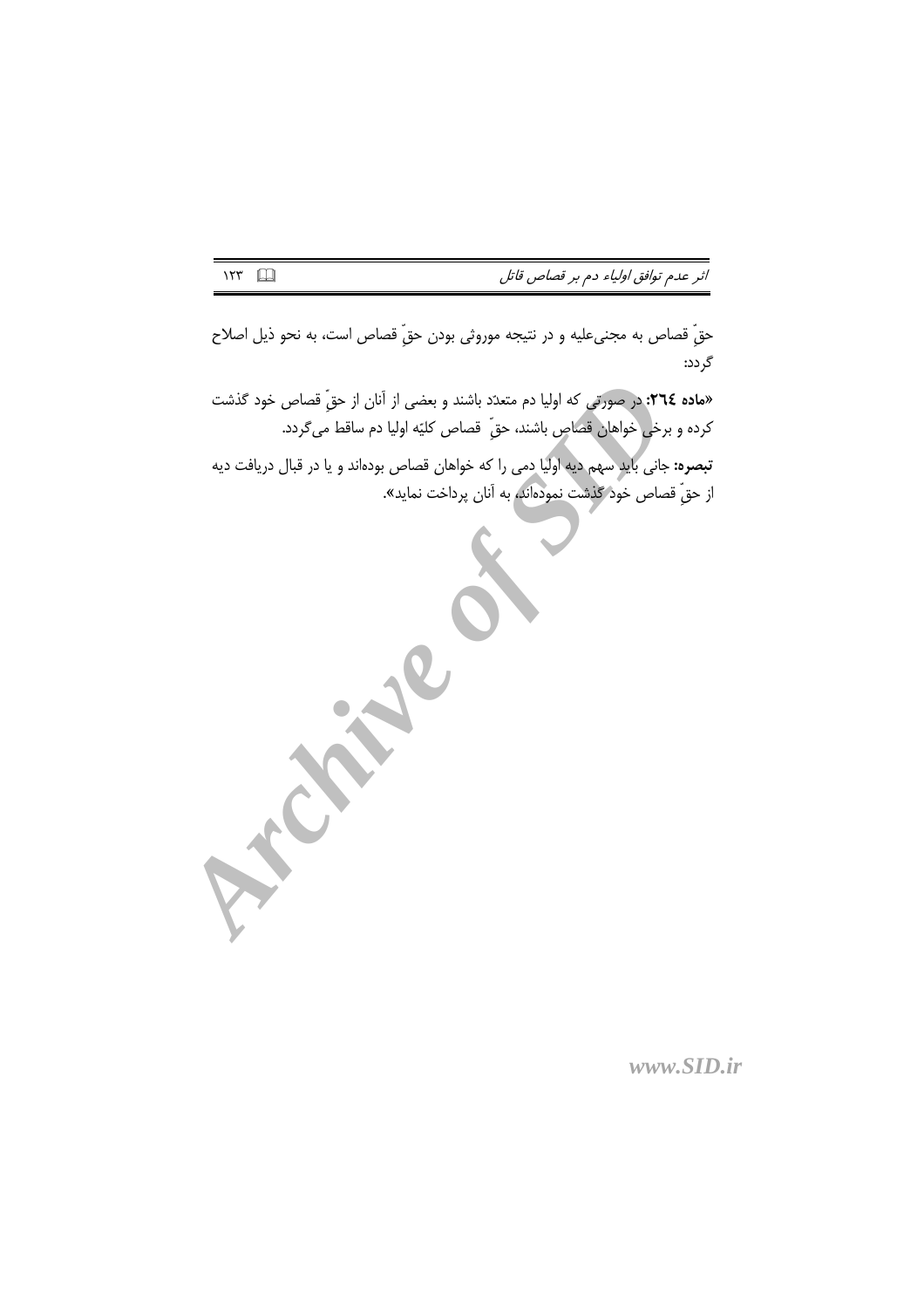نشریه علمی-پژوهشی فقه و حقوق اسلامی، سال اول، شماره دوم، بهار- تابستان ۱۳۹۰  $\Box$   $\vee$ 

#### كتابنامه

- ۱\_ الأندلسي، علي بن أحمدبن سعيدبن حزم (بي¤ا)، *المحلّي بالأثار*، ج١٠، بيروت، دارالفكر. ٢ـ ابن|دريس (محمدبن منصوربن احمدبن ادريس الحلّي العجلي) (١۴١٧)، *السرائر الحاوي لتحرير الفتاوى،* ج٢ و ٣، چاپ چهارم، قم، مؤسسه النشر الإسلامى.
- ٣ـ ابن حمزه (محمدبن علي بن حمزه طوسي) (١۴٠٨)، *الوسيله إلى نيل الفضيله*، جاب اول، قم، مكتبه أيه الله المرعشى النجفي.
- ۴\_ ابن زهره (حمزه بن علي حسيني حلبي) (١۴١٧)، *غنيه النزوع إلى علمي الأصول و الفروع*، چاپ اول، قم، مؤسسه امام صادق عليه السلام.
- ۵ـ ابن فهد حلَّى، جمال|لدين ابي|لعباس احمدبن محمد، *المقتصر من شرح المختصر*، چاپ اول، مشهد، بنیاد پژوهش های اسلامی آستان قدس رضوی، ۱۴۱۰.
- ع \_\_\_\_\_\_\_ (١۴١٣)، *المهذّب البارع في شرح المختصر النافع،* ج۵، چاپ اول، قم، مؤسسه النشرالإسلامي.
- ٧\_ ابن قدامه (أبي محمد عبدالله بن أحمد بن محمد بن قدامه) (بيتا)، *المغنى*، ج٩، بيروت، دارالكتاب العربي.
- ٨ـ تميمي مغربي، نعمان بن محمد بن منصور (ابوحنيفه) (١٣٨۵)، *دعائم الإسلام*، ج٢، چاپ دوم، قم، مؤسسه آل البيت عليهم السلام.
- ٩ـ جبعى عاملي، زينالدينبن على (شهيد ثاني) (١٤١٠)، *الروضه البهيه في شرح اللمعه* الدمشقيه، ج١٠، چاپ دوم، قم، كتاب فروشي داوري.
- ١٠\_ \_\_\_\_\_\_\_ (١۴٢۵)، *مسالك الافهام إلى تنقيح شرائع الاسلام*، ج١٥، چاپ سوم، قم، موسسه المعارف الاسلاميه.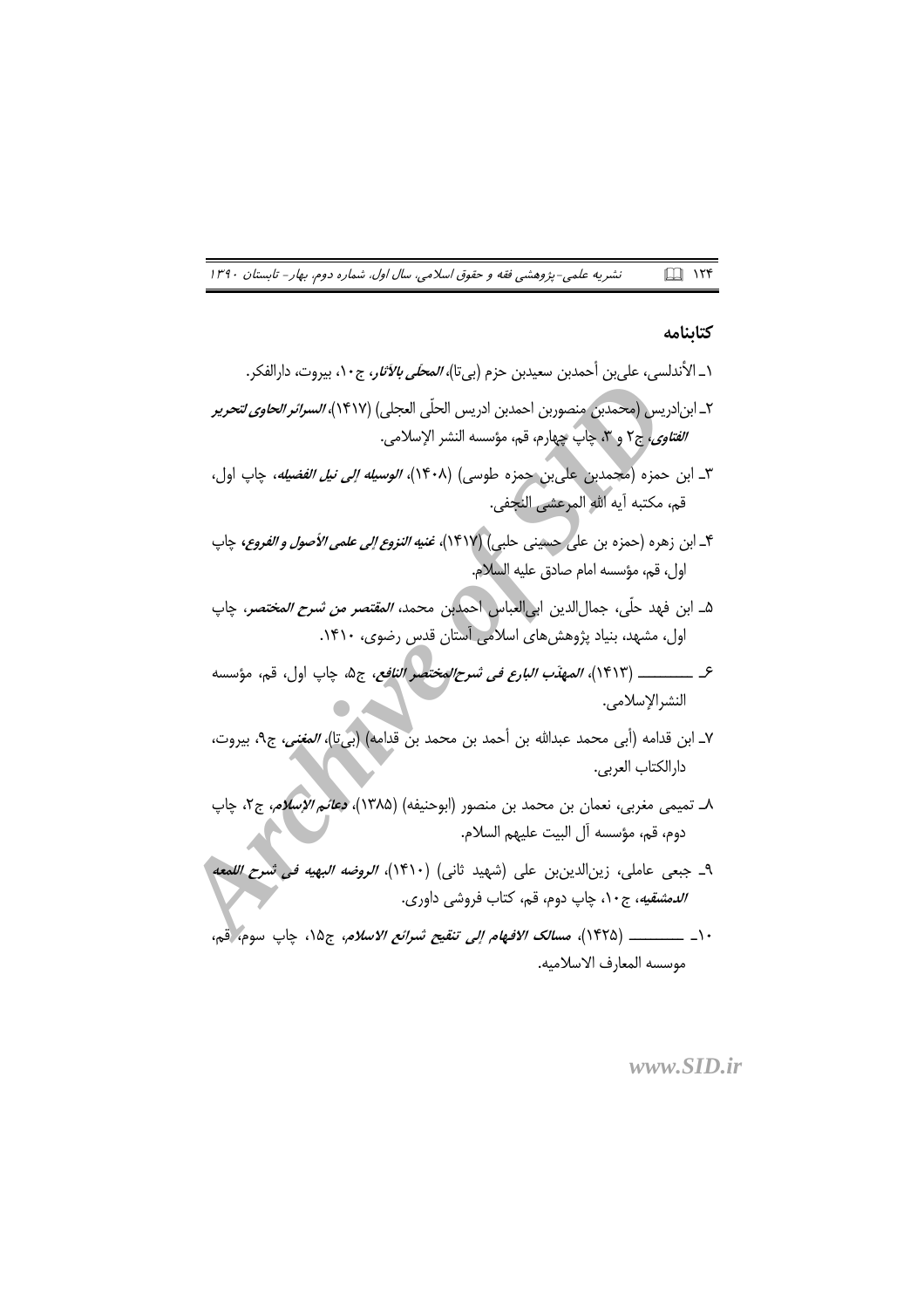اثر عدم توافق اولیاء دم بر قصاص قاتل

- ١١\_ \_\_\_\_\_\_\_\_ (١۴١۴)، ح*اشيه الإرشاد،* ج۴، چاپ اول، قم، دفتر تبليغات اسلامي حوزه علميه قم.
- ١٢\_ جبعي عاملي، زين|لاين بن علي (شهيد ثاني) و عاملي، محمدبن مكَّى (شهيد اوّل) (١۴٢١)، *غايه المواد في شرح نكت الإرشاد و حاشيه الإرشاد*، ج۴. چاپ اوّل، قم، دفتر تبليغات اسلامي حوزه علميه قم.
- ١٣\_ الجزيرى، عبدالرحمن و ديگران (١۴١٩)، *كتاب الفقه على مذاهب الأربعه و مذهب أهل البيت،* ج۵، چاپ اول، بيروت، دارالثقلين.
- ۱۴\_ حاجي دهآبادي، احمد (۱۳۸۷)، *قواعد فقه جزايي (حدود و تعزيرات، قصاص و ديات)،* چاپ اوّل، قم، پژوهشگاه حوزه و دانشگاه.
- ١۵\_ الحارثي العكبري البغدادي، ابي عبدالله محمدبن محمدبن النعمان (شيخ مفيد) (١۴١٠)، *المقنعه،* چاپ دوم، قم، مؤسسه نشر اسلامی.
- ۱۶\_ حر عاملي، محمدبن حسن (۱۴۱۴)، *تفصيل وسائل الشيعه إلى تحصيل مسائل الشريعه،* ج۱۸، ۱۹، ۲۸ و ۲۹، چاپ دوم، قم، مؤسسه آل بیت (ع) لإحیاءالتراث.
- ١٧\_ حسيني روحاني، سيدمحمدصادق (١۴١۴)، *فقهالصّادق، ج٢۶*، حاب سوم، قم، مؤسسه دار الكتاب.
- ١٨\_ حسيني عاملي، جواد بن محمد (١۴١٩)، *مفتاح الكرامه في شرح قواعد العلامه*، ج١١، جاب اول، قم، دفتر انتشارات اسلامي.
- ١٩\_حلبي، ابىِ صلاح (١۴٠٣)، *الكافي في الفقه*، چاپ اول، اصفهان، مكتبه الامام اميرالمؤمنير على(ع).

۲۰\_ حلّى، يحي<sub>م</sub>بن سعيد (۱۴۱۲)، *الجامع للشرائع*، چاپ دوم، بيروت، دارالاضواء.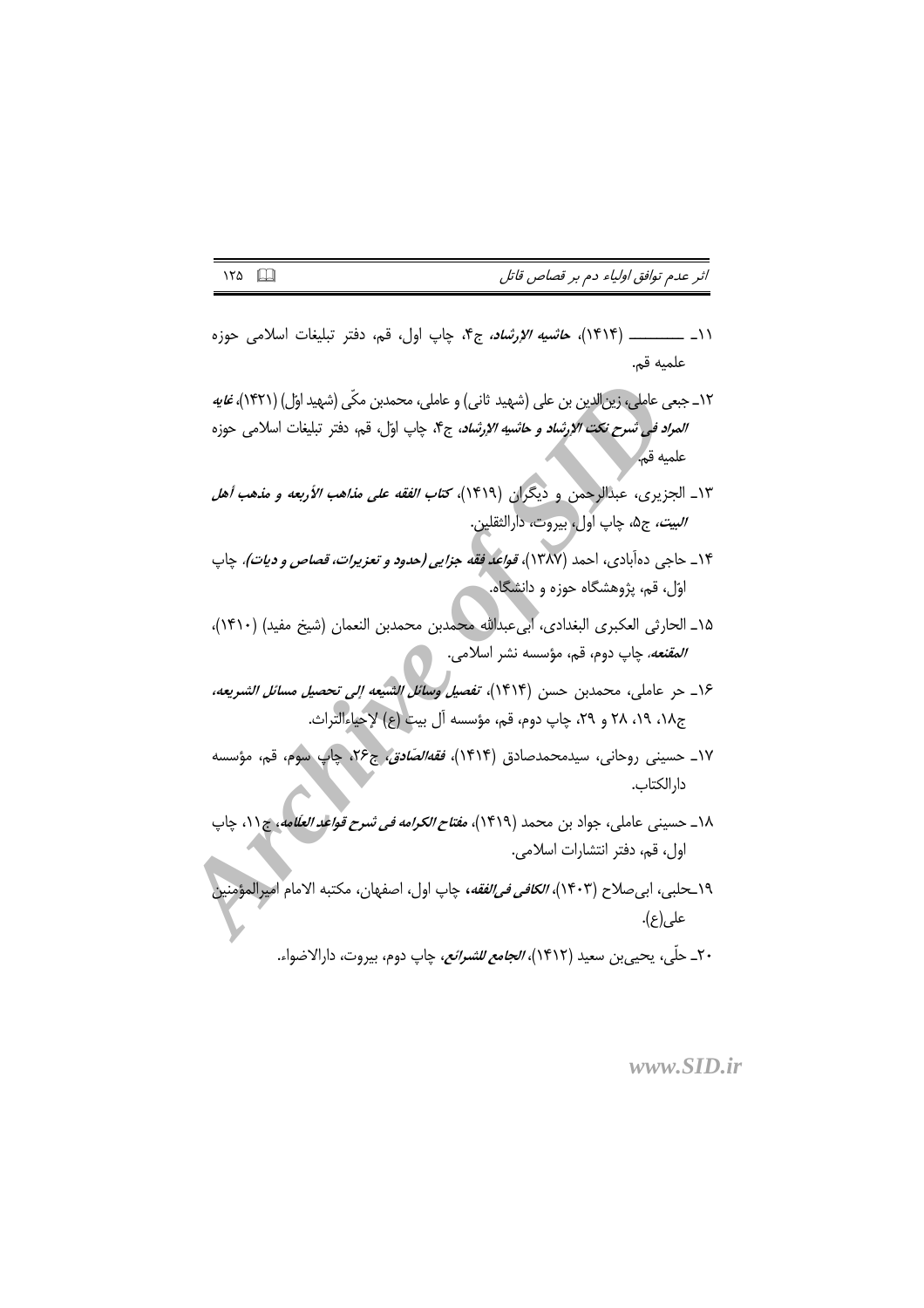نشریه علمی-پژوهشی فقه و حقوق اسلامی، سال اول، شماره دوم، بهار- تابستان ۱۳۹۰  $\Box$   $\vee$ 

- ٢١ـ الحلِّي الاسدى، ابومنصور جمالِالدين حسنِبن يوسفبن علىبن المطهِّر (علَّامه حلَّى) (١۴١٩)، *قواعد الاحكام في معرفه الحلال و الحرام*، ج٣، چاپ اول، قم، مؤسسه نشر الاسلامي.
	- ٢٢\_ \_\_\_\_\_\_\_\_(بي تا)، تحرير *الاحكام الشرعيه على مذهب الامامية،* ج٢، قم، بي نا.
- . (١۴١٠)، *إرشاد الاذهان إلى احكام الايمان*، ج٢، چاپ اول، قم، مؤسسه النشر  $\mathsf{Y}^{\mathsf{r}}$ الإسلامى.
- ٢۴\_ خوانساري، سيداحمد (١۴٠۵)، *جامع المدارک في شرح مختصر النافع،* ج٧، چاپ دوم، قم، مؤسسه اسماعيليان.
- ٢۵\_ راوندي، قطبالدين سعيدبن عبداللهبن حسين (١۴٠۵)، *فقه القرآن*، ج٢، چاپ دوم، قم، مكتبه أيهالله المرعشى النجفي.
	- ۲۶\_ الركبان، عبدالله على (۱۴۰۰)، *القصاص في النفس، چ*اپ اول، بيروت، مؤسسه الرساله.
- ٢٧\_ سبحاني، جعفر (١۴١۴)، *المختار في أحكام الخيار*، چاپ اول، قم، مؤسسه الإمام الصادق(ع).
- ٢٨\_ سبزواري، سيدعبدالأعلى (١۴١٣)، *مهنّب الأحكام في بيان الحلال و الحرام*، ج٢٨، چاپ چهارم، قم، دفتر أيهالله العظمى سبزواري.
- ٢٩\_ سيوري حلّى، جمالالدين مقدادبن عبدالله (١۴٠۴)، *التنقيح الرائع لمختصر الشرائع*، ج۴، چاپ اول، قم، مكتبه آيتالله المرعشي.
- ٣٠\_ الصيمري البحراني، مفلح بن الحسن بن رشيدبن صلاح (١۴٢٠)، *غايه المرام في شرح شرائع الاسلام*، ج۴، چاپ اول، بيروت، دارالهادي.
- ٣١ـ طباطبايي، سيدعلي بن محمدبن ابي معاذ (صاحب رياض) (١۴٠٩)، *الشرح الصغير في شرح مختصر النافع،* ج٣، چاپ اول، قم، كتابخانه أيهالله مرعشى نجفي.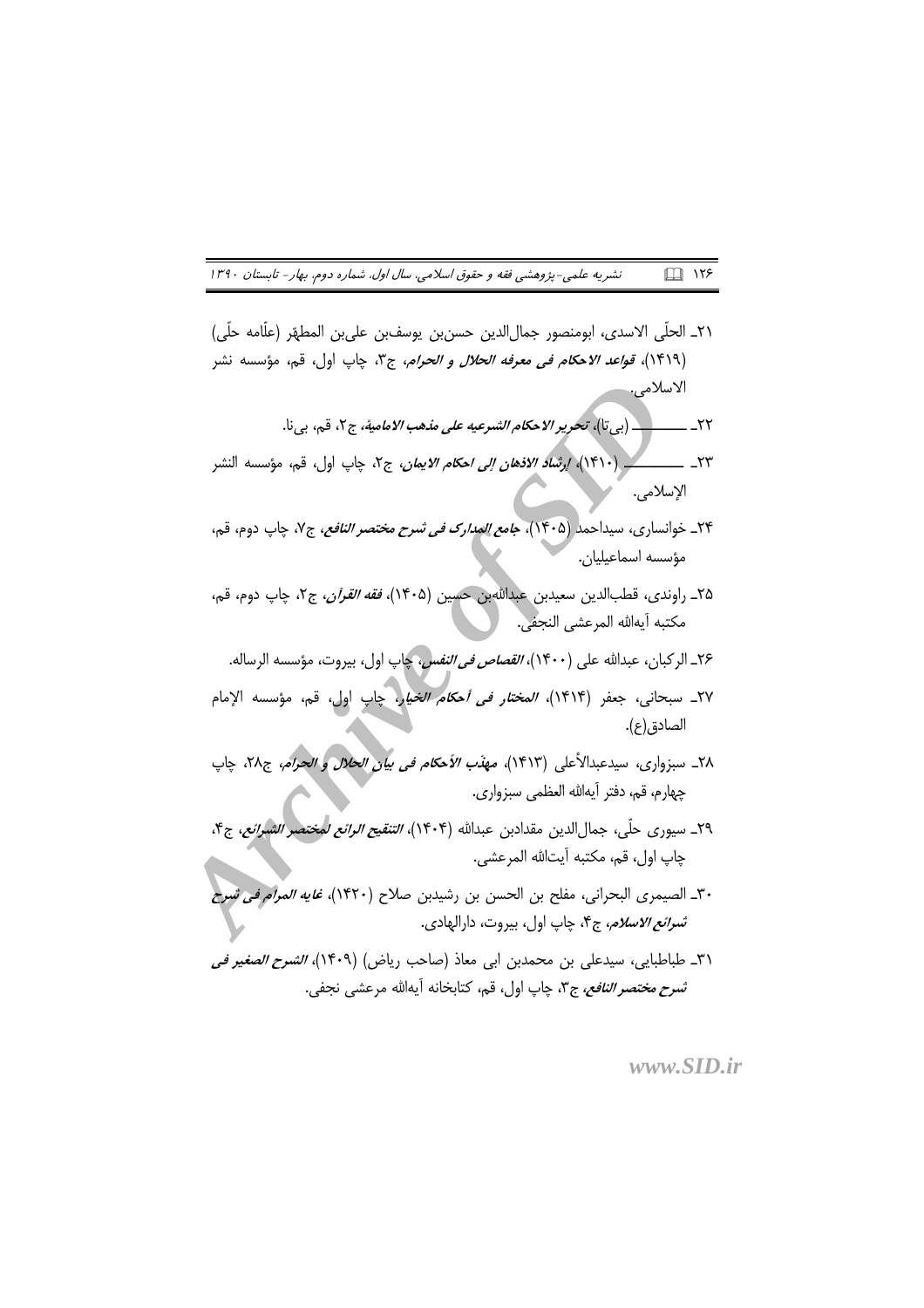- ٣٢ـ طباطبايي، سيدعلي بن محمدبن ابي معاذ (صاحب رياض) (١۴١٨)، *رياض المسائل في تحقيق الأحكام بالدلائل، ج*۱۶، چاپ اول، قم، مؤسسه آل البيت عليهم السلام.
- ٣٣\_ طباطبائ<sub>ی</sub> حکیم، سیدمحسن (١۴١٠)، *منهاج الصالحین*، ج٢، چاپ اوّل، بیروت، دارالتعارف للمطبوعات.
- ٣٣\_ الطوسي، محمدبن الحسنّ بن علي بن الحسن الطوسي (شيخ طوسي) (١۴٠٧)، *الخلاف*، ج۵، چاپ اول، قم، دفتر انتشارات اسلامي.
- ٣۵\_ \_\_\_\_\_\_ ، *النهايه في مجرّد الفقه و الفتاوى*، (١۴٠٠)، چاپ دوم، بيروت، دارالكتاب العربي، ڃاپ دوم.
- ٣۶\_ \_\_\_\_\_\_ ، *المبسوط في فقه الاماميه*، (١٣٨٧)، ج٧، چاپ سوم، تهران، المتكبه المرتضويه لإحياء آثار الجعفريه.
- ٣٧ـ الطوسى، محمدبن الحسن بن على بن الحسن الطوسى (شيخ طوسى) (١٣٩٠)، *الاستبصار فيما اختلف من الأخبار،* ج۴، جاب اوّل، ثهران، دارالكتب الاسلاميه.
- ٣٨ـ فاضل الآبي (زين|لدين أبي على|لحسن بن أبي طالب ابن أبي|لمجد اليوسفي) (١۴١٠)، *كشف الرموز في شرح المختصر النافع،* ج٢، جاب اوّل، قم، مؤسسه النشر الإسلامي.
- ٣٩\_ فاضل لنكراني، محمّد (١۴٢١)، *تفصيل الشريعه في شرح تحرير الوسيله: القصاص*، چاپ دوم، قم، مركز فقه الائمه الاطهار.
- ۴۰\_ فاضل هندي (محمدبن حسن بن محمد اصفهاني) (۱۴۱۶)، ك*شف اللثام و الإبهام عن قواعد الأحكام، ج*١١، چاپ اول، قم، دفتر انتشارات اسلامي.
- ۴۱\_ فخرالمحققين (أبي طالب محمدبن الحسن بن يوسف بن المطهّر الحلّي) (١٣٨٩)، *ايضاح الفوائد في شرح اشكالات القواعد*، ج۴، چاپ اول، قم، مؤسسه اسماعيليان.
- ۴۲\_ فیض کاشانــی، مــحمدحسن (۱۴۰۱)، *مفاتــیح الشرائع،* ج۲، بی چا، قم، مــجمع|لذخائر الاسلاميه.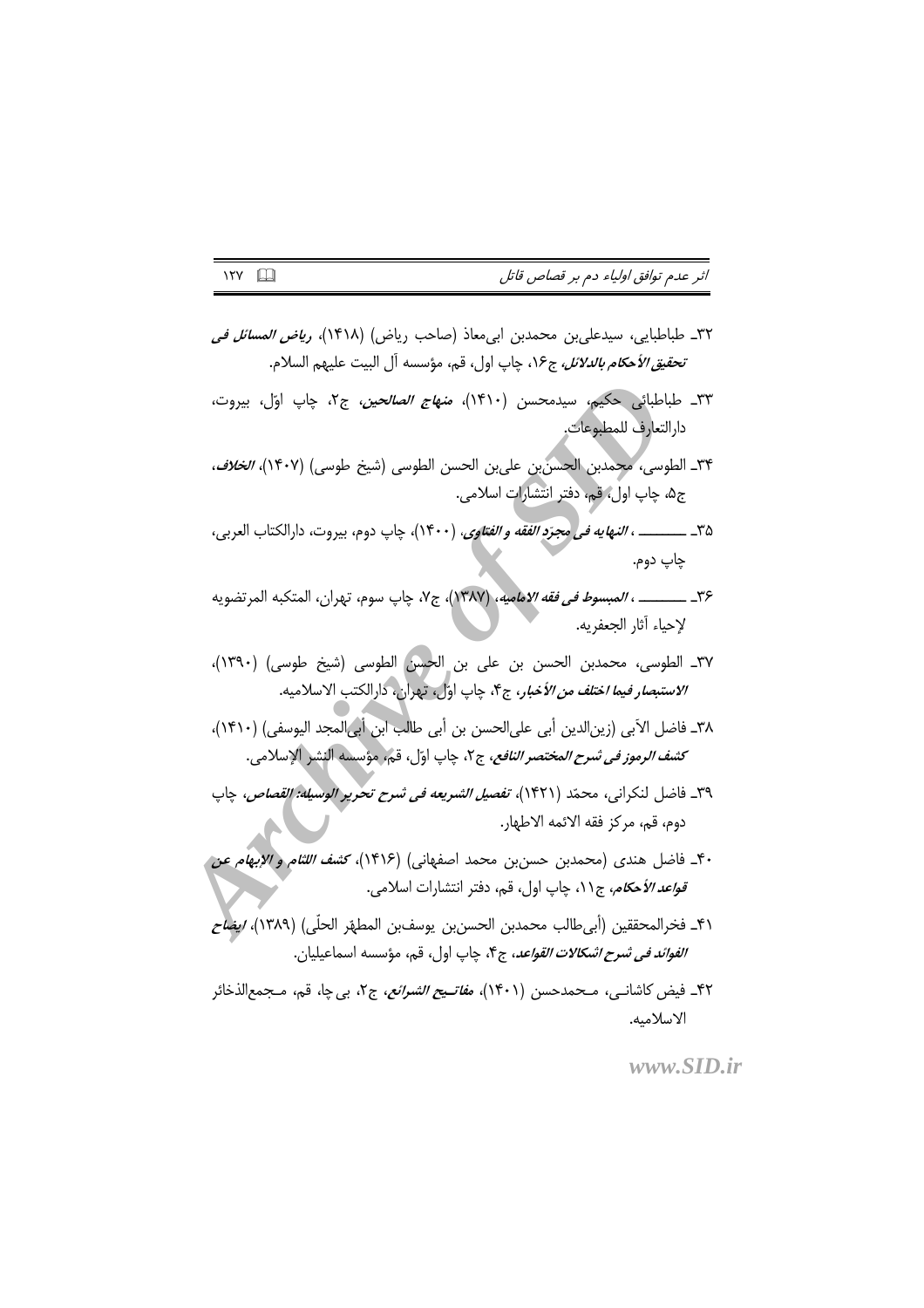نشریه علمی-پژوهشی فقه و حقوق اسلامی، سال اول، شماره دوم، بهار- تابستان ۱۳۹۰  $\square$  ۱۲۸

- ۴۳\_ قاضي سلَّار (حمزه بن عبدالعزيز ديلمي) (۱۴۰۴)، *المراسم العلويه و الأحكام النبويه في فقه الإماميه*، چاپ اول، قم، منشورات الحرمين.
- ۴۴\_ قمی، ابوجعفر محمدبن علی بن حسین بن بابویه (شیخ صدوق) (۱۴۱۳)، *من لایحضره* الفقيه، ج۴، چاپ دوم، قم، دفتر انتشارات اسلامي.
- ۴۵\_ کاسانی حنفی، علاءالدین أبی بکربن مسعود (۱۴۰۹)، *بدائع الصنائع فی ترتیب الشرائع*، ج٧، چاپ اول، پاکستان، المکتبه الحبيبيه.
- ۴۶\_ الكيدري، قطب الدين(محمدبن حسين بن حسن (١۴۱۶)، *إصباح الشيعه بمصباح الشريعه*، چاپ اوّل، قم، مؤسسه امام صادق عليه السلام.
- آىەاللە مرعشى نجفى.
- ۴۸\_ مجلسی دوم (مولی محمد باقر بن مولی محمد <mark>تقی) (۱۴۰۴)، *مرأه العقول فی شرح أخبا*ر</mark> *آل الرسول*، ج۲۴، چاپ دوم، تهران، دار الكتبِ الإسلاميه.
- ۴۹\_ محقق حلَّى (ابوالقاسم نجم|لدين جعفربن الحسن |لحلَّى) (١۴٠٨)، *شرائع الاسلام في مسائل الحلال و الحرام*، ج۴، چاپ دوم، قم، مؤسسه اسماعیلیان.
- ۵۰\_ \_\_\_\_\_\_\_\_ (١۴١٨)، *المختصر النافع في فقه الإماميه*، ج٢، چاپ ششم، قم، مؤسسه المطبوعات الدينيه.
- ۵۱ـ مدني كاشاني، حاج[قا رضا (۱۴۱۰)، *كتاب القصاص للفقها و الخواص،* چاپ دوم، قم، دفتر و انتشارات اسلامي.
- ۵۲\_ مرعشي نجفي، سيدشهابالدين (۱۴۱۹)، *القصاص على ضوء القرآن والستنه*، ج۲، بي چا، قم، مكتبه أيتالله العظمى مرعشى نجفى.
- ۵۳ـ مقدس اردبیلی، احمدبن محمد (بیتا)، *زبده البیان فی أحکام القرآن*، چاپ اوّل، تهران، المكتبه الحعفريه لإحياء الآثار الجعفريه.